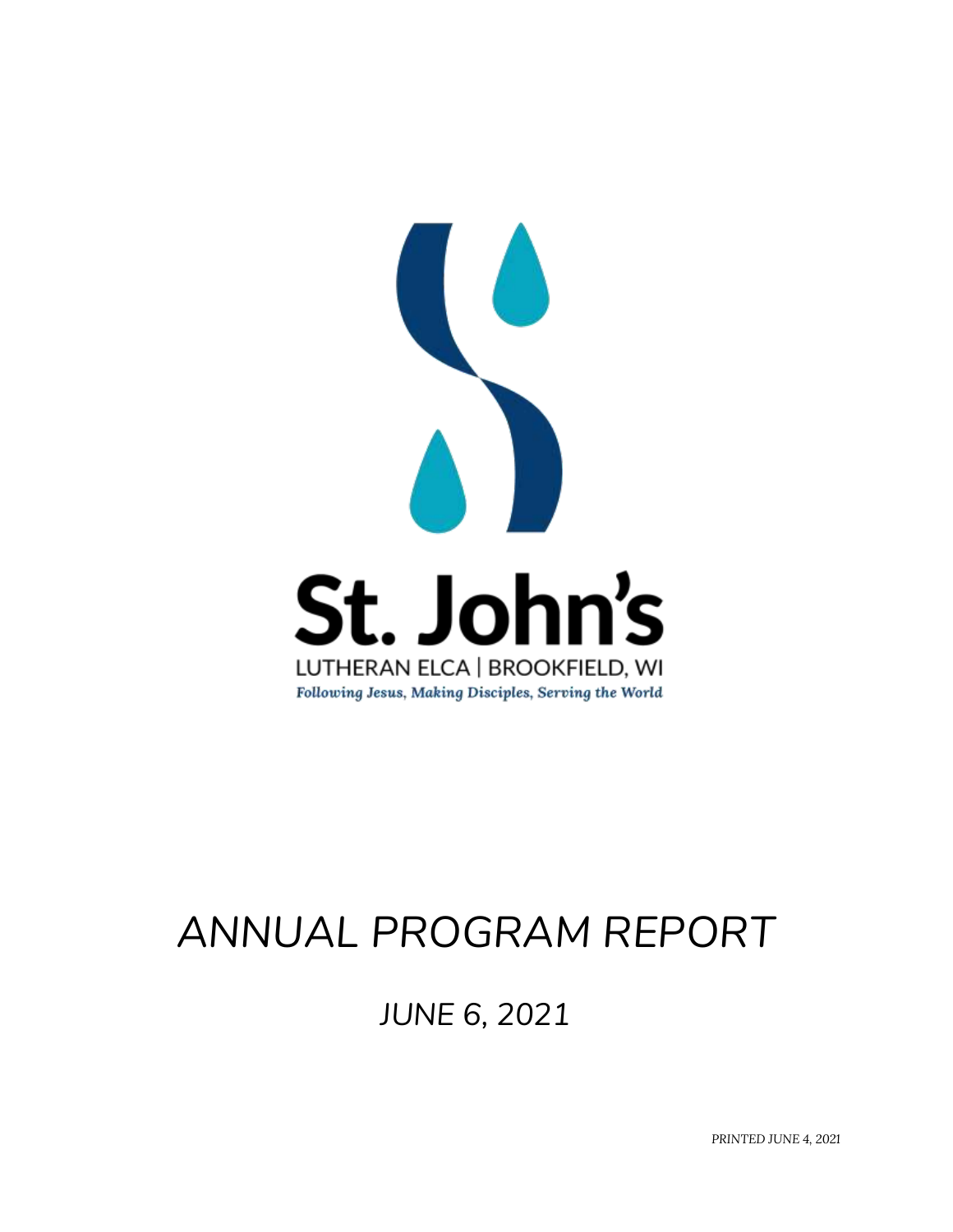## *TABLE OF CONTENTS*

| Member Report<br>$\bullet$<br>Communications<br>$\bullet$<br><b>Human Resources</b><br>$\bullet$<br>Office Manager<br>$\bullet$<br><b>Building Supervisor</b><br>$\bullet$<br><b>Endowment Team</b><br>$\bullet$<br>Finance Team/Treasurer Update<br>$\bullet$<br><b>Gifts and Memorials</b><br>$\bullet$<br><b>Groth Planning Team</b><br>$\bullet$<br>Interiors Visioning Team<br>$\bullet$<br>Memorial Garden with Columbarium<br>$\bullet$                                                                  | 13 |
|-----------------------------------------------------------------------------------------------------------------------------------------------------------------------------------------------------------------------------------------------------------------------------------------------------------------------------------------------------------------------------------------------------------------------------------------------------------------------------------------------------------------|----|
| Faithful Friends - Make a Meal<br>$\bullet$<br><b>Funeral Meal Ministry</b><br>$\bullet$<br><b>Hospitality Team</b><br>$\bullet$<br>Jail Ministry<br>$\bullet$<br><b>Visitation Ministry</b><br>$\bullet$                                                                                                                                                                                                                                                                                                       |    |
| Akeri/Nguruma Parishes and School, Tanzania<br>$\bullet$<br>All Peoples Lutheran Church, Milwaukee<br>$\bullet$<br>Heroes of the Faith, El Salvador<br>$\bullet$<br><b>Bread for the World</b><br>$\bullet$<br><b>Christmas Food Drive</b><br>ELCA World Hunger<br>Garden Team<br>$\bullet$<br>Hope Center<br>٠<br><b>Luther Manor</b><br>Monthly Outreach Focus<br>Newborn Kits<br>$\bullet$<br>Outreach Support<br>$\bullet$<br><b>Quilting Group</b><br>٠<br>Winter Farmers' Market<br><b>Women's Center</b> |    |
|                                                                                                                                                                                                                                                                                                                                                                                                                                                                                                                 |    |
|                                                                                                                                                                                                                                                                                                                                                                                                                                                                                                                 |    |
|                                                                                                                                                                                                                                                                                                                                                                                                                                                                                                                 |    |
|                                                                                                                                                                                                                                                                                                                                                                                                                                                                                                                 |    |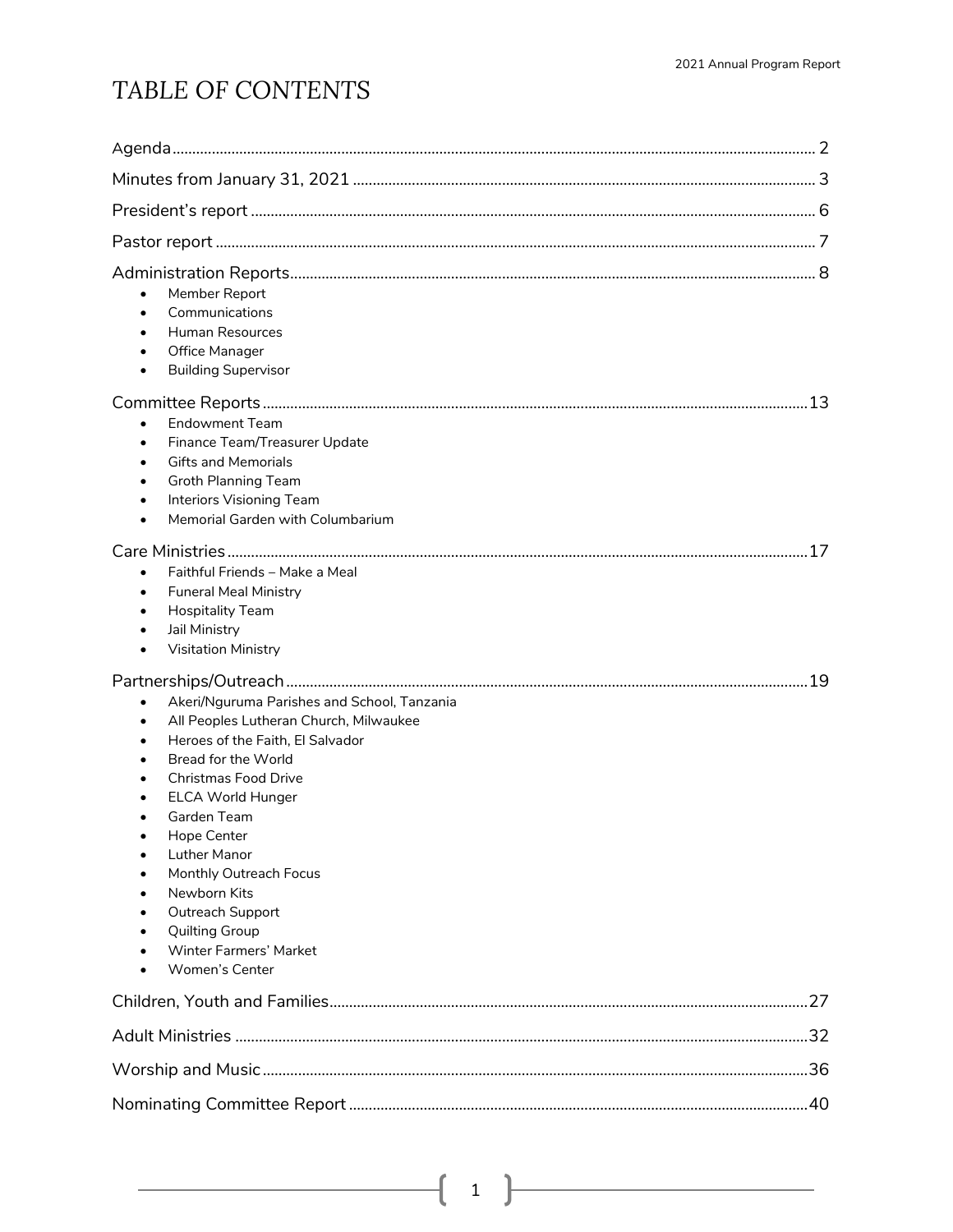## *AGENDA*

- 1. Call to Order, Opening Prayer
- 2. Adoption of Agenda
- 3. Approval of Minutes from the January 31, 2021 meeting
- 4. Treasurer's Report
- 5. Pastor, Staff, and Ministry Reports
- 6. Old Business
	- a) Transition Team
	- b) GROTH Design
- 7. New Business
	- a) Nominating Committee Report / Election of Council Members
	- b) Staff Update
	- c) Pastoral Support
- 8. Closing Prayer / Adjournment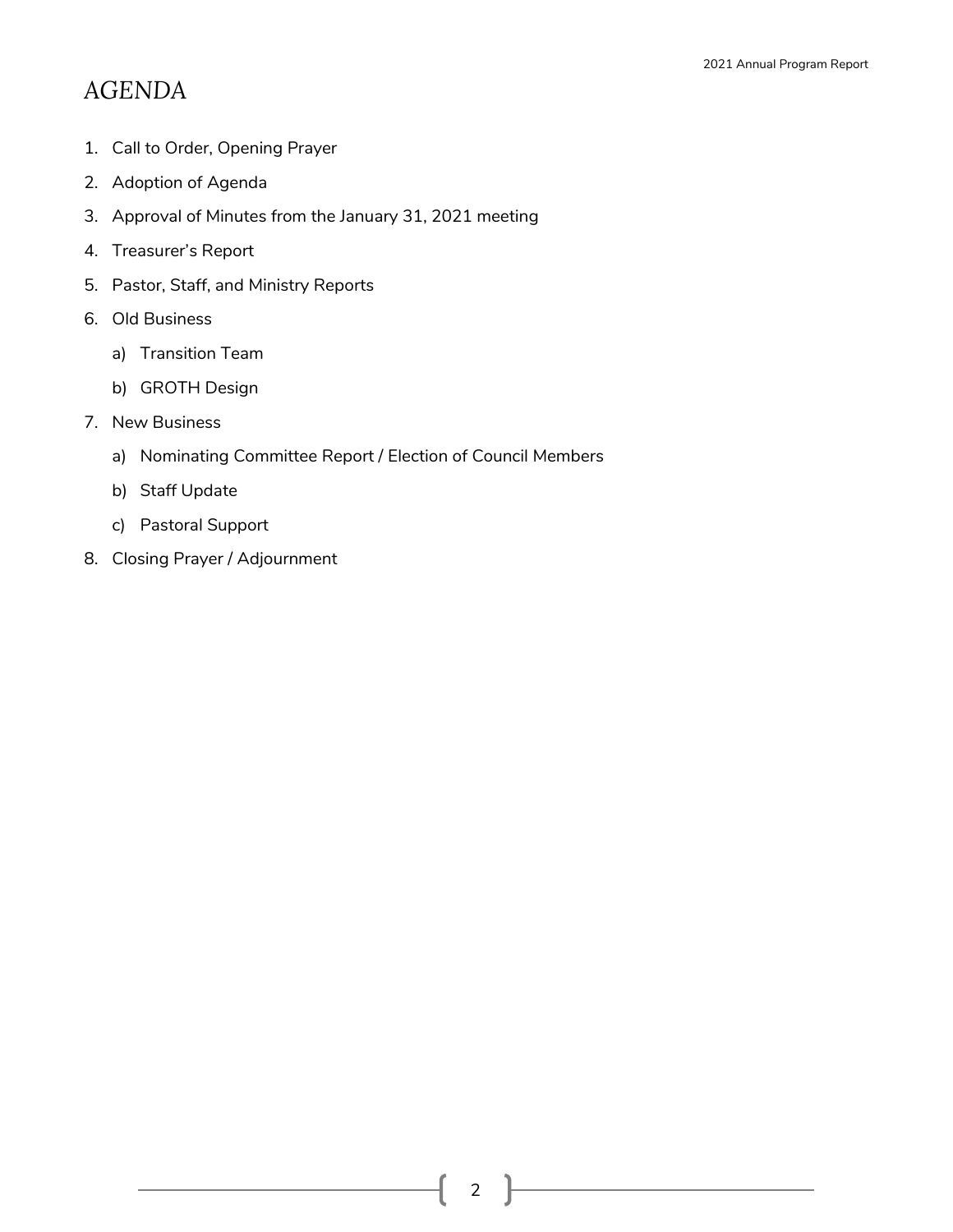## *MINUTES – JANUARY 31, 2021*

### **Congregational Meeting Minutes - January 31, 2021**

President Brian Zach called the meeting to order at 10:36 a.m. using Zoom video and audio conferencing to approximately 58 church members. Opening prayer was led by Pr. Brian Halverson.

#### **Approval of minutes from 9/20/20 meeting**

- Motion to approve made by Jeremy Beyerlein and seconded by Jerry Hanson
- Motion carried

#### **Agenda adjusted to include Constitution update**

#### **Treasurer's Report presented by treasurer Dawn Williams**

- A question was raised concerning the status of the Payroll Protection Plan (PPP) loan. Dawn responded that the loan has been forgiven but due to uncompleted paperwork it is still under the liability part of the budget (p.7 treasurer's report). It will be shown in this year's operational statement when final paperwork is completed.
- Question concerning church's % contribution to synod was raised. Dawn clarified and satisfied the question.
- Motion to approved made by Phil Lange and seconded by Steve Schellin.
- Motion carried.

#### **Old Business**

#### **Constitution Update by Kathy Davis**

- St. John's needs to update current constitution to be in compliance with Synod Model Constitution by including the Parish Authorization Chapter.
- Kathy moved to ratify the September 20, 2020 congregation member approved addition of Chapter 20 Parish Authorization to St. John's constitution.
- Motion was seconded by Dawn Williams.
- Motion carried.

#### **Transition Team Update**

- Concerns were shared about the time frame for reopening the church for indoor worship. Brian Zach responded that as a result of numbers in Waukesha County going in a positive direction the Feb. 2nd meeting of the Transition Team will address the current situation and provide a write up in the Friday, Feb. 5th Happenings.
- Brian reassured members that online services would continue even after the reopening.
- St. John's has the ultimate decision when reopening will occur.

3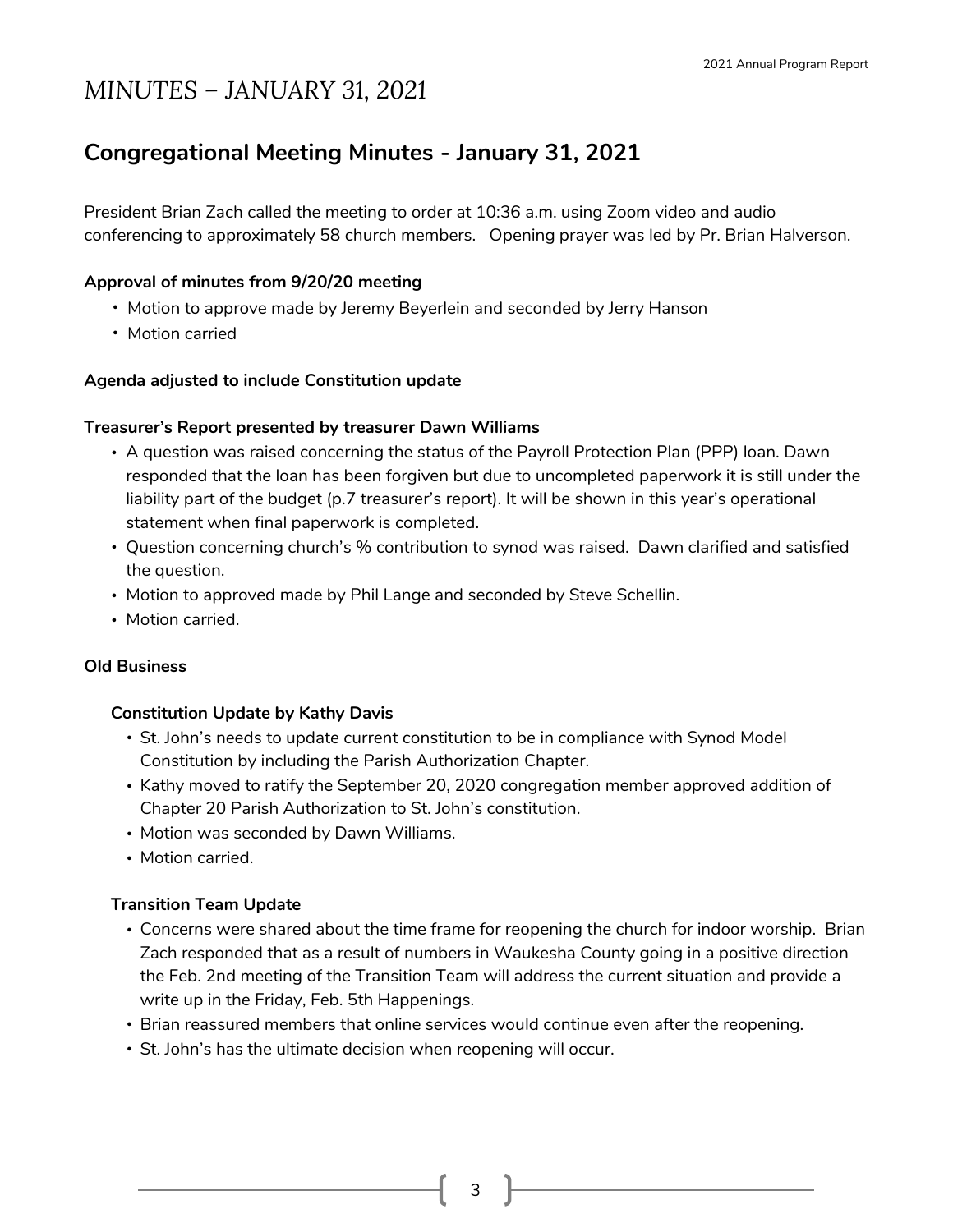## *MINUTES – JANUARY 31, 2021*

#### **Groth Design Group Update**

- Questions were asked about next steps and a time frame for moving forward with Groth Design plans. Brian Zach responded there would be no financial implications until 2022. The year of 2021 will be spent getting the master plan correct and comfortable with a time line and foundation set up for the next 5, 10, 15 years.
- The group is meeting at the end of February and should have a better understanding of some time tables supported by some focus groups.

#### **New Business**

**Audit Report** - It was decided to postpone the audit until the church has reopened.

#### **Committee Financial Reports**

- **Endowment Fund**  New window opening for Endowment requests from February 1 15. \$15,550 was allocated in 2020. The tentative grant release for 2021 will be the end of March.
- **Jeremy Beyerlein moved to accept all the Committee financial reports.**
	- Seconded by Jerry Hanson
	- Motion carried.

#### **Preschool Financial Report**

- Motion to accept by Jerry Hanson, seconded by Kathy Davis.
- Motion carried.

#### **Nominating Committee for council replacements**

- 5 of 6 nominees were presented: Carolyn Krause, Gary Schettler, Ariella Beyerlein, Dawn Williams, Chris Klink. The 6th nominee will be appointed at a later date.
- Motion to accept nominees was made by Brian Zach, seconded by Jerry Hanson.
- Motion carried.

#### **Budget Discussion and Approval**

- General fund comparison between 2020 and 2021 keeping revenue (\$808,332) the same as last year due to COVID.
- Last year budget was split between general operating and SAS initiatives (Stewardship for all Seasons). 2021 will combine the two and put them under the categories where they belong.
- To the right of the Total column is "Conditional" if expected revenue is not received St. John's won't be able to fund the "Conditional" funds. Finance committee will watch incoming revenue for first few months before making recommendations about the Conditional funds.
- No new staffing added to Personnel but cost of living increases were included.
- Intending to fill vacancy left by Youth Ministry Coordinator so position is included in budget.

4

• At some time in future might add a financial manager so position is included in budget.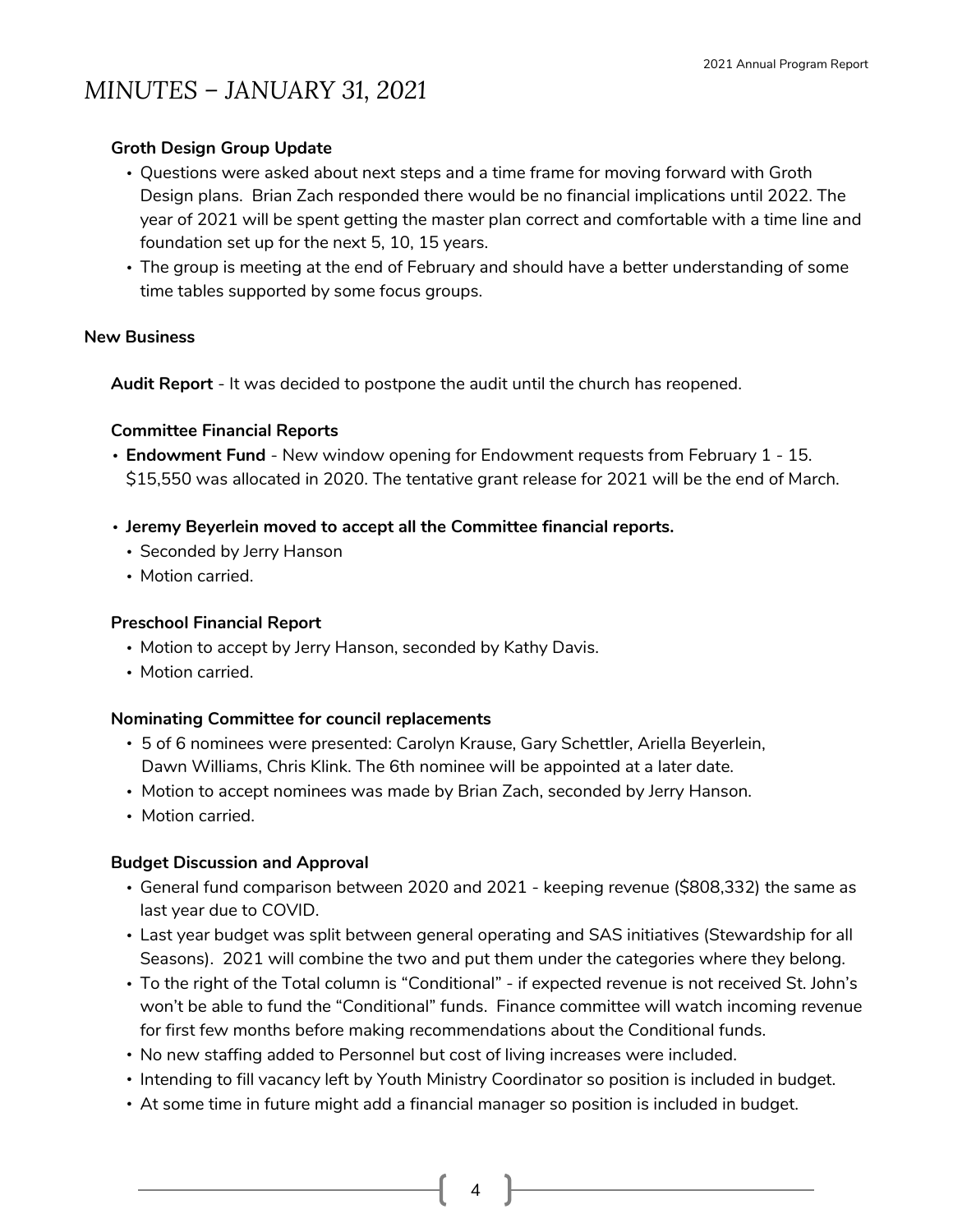## *MINUTES – JANUARY 31, 2021*

- Dale Landgren questioned reason for outreach to Greater Milwaukee Synod decreased to 8.2%. Dawn said it was not intentional and will be further reviewed.
- Dale questioned the % of increase for personnel. Mark Sabin from HR committee did some investigating before arriving at that figure. He said it is a place holder in the budget and if circumstances arise that it needs to be changed, the HR team will review it and make recommendations.
- Dale Landgren recommended as he did last year to have more transparency with salaries.
- Question about the new ELCA hymnal has been discussed by staff and is under consideration for future.
- Financial team and council feel that contributions to Capital Improvement Fund (CIF) need to become more intentional. The plan is to make monthly additions to the CIF whenever possible.
- Sound technology for the sanctuary is still being evaluated. Selection and installation has not been finalized yet.
- Brian Cranfill asked how will spending the Conditional monies be determined. Dawn said finance team will look at monthly reports, make a recommendation to council for distribution.
- Pledges for 2021 are higher and stronger than last year.
- Thanks were expressed to Dawn Williams and the Finance team for all their efforts.
- Motion to accept the 2021 budget made by Jerry Hanson, seconded by Steve Schellin.
- Motion carried.

#### **Adjournment**

- Motion to adjourn made by Kathy Davis, seconded by Mark Sabin.
- Motion carried
- Meeting adjourned at 12:03 p.m.

Respectfully Submitted by Barb Lange, Council Member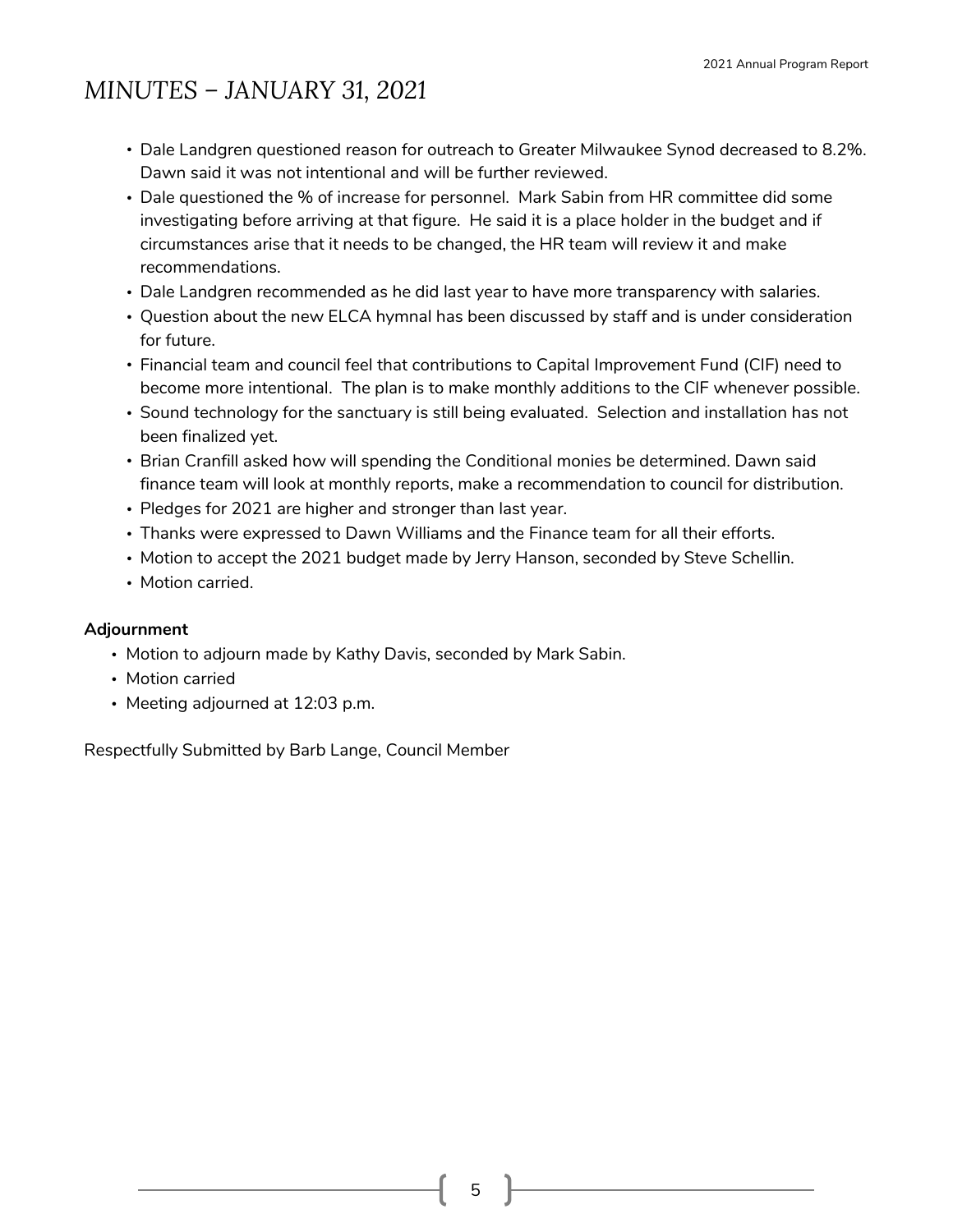2021 Annual Program Report

## *PRESIDENT'S REPORT*

Fellow Disciples,

As I read through the Annual Meeting Ministry Reports, it is apparent that God's work throughout St. John's is abundant. This past year our in-reach and outreach programs may have looked and felt different (thank you Zoom), and we may have been outside of our comfort zones with the challenges, but at the end of the day we persevered and moved forward. I often think about those who encountered Jesus and wonder how they felt when they were asked to follow, trust, and believe Jesus's message. A true test of faith. St. John's dedication and faith shined bright in the past bleak year.

Thank you to all those who supported our mission of, Following Jesus, Making Disciples, Serving the World.

Looking ahead, I am excited to see how St. John's can build and grow off the creativity of last year. Work with GROTH Design should be wrapping up in 2021, giving St. John's a Master Plan for the short and long term. I'm optimistic we will be closer to our normal worship and the fellowship routines we are accustom to. Lastly, thank you for the trust, support, and prayers over the past year.

Praying for peace, good health to all, and a very bright upcoming year!! Brian Zach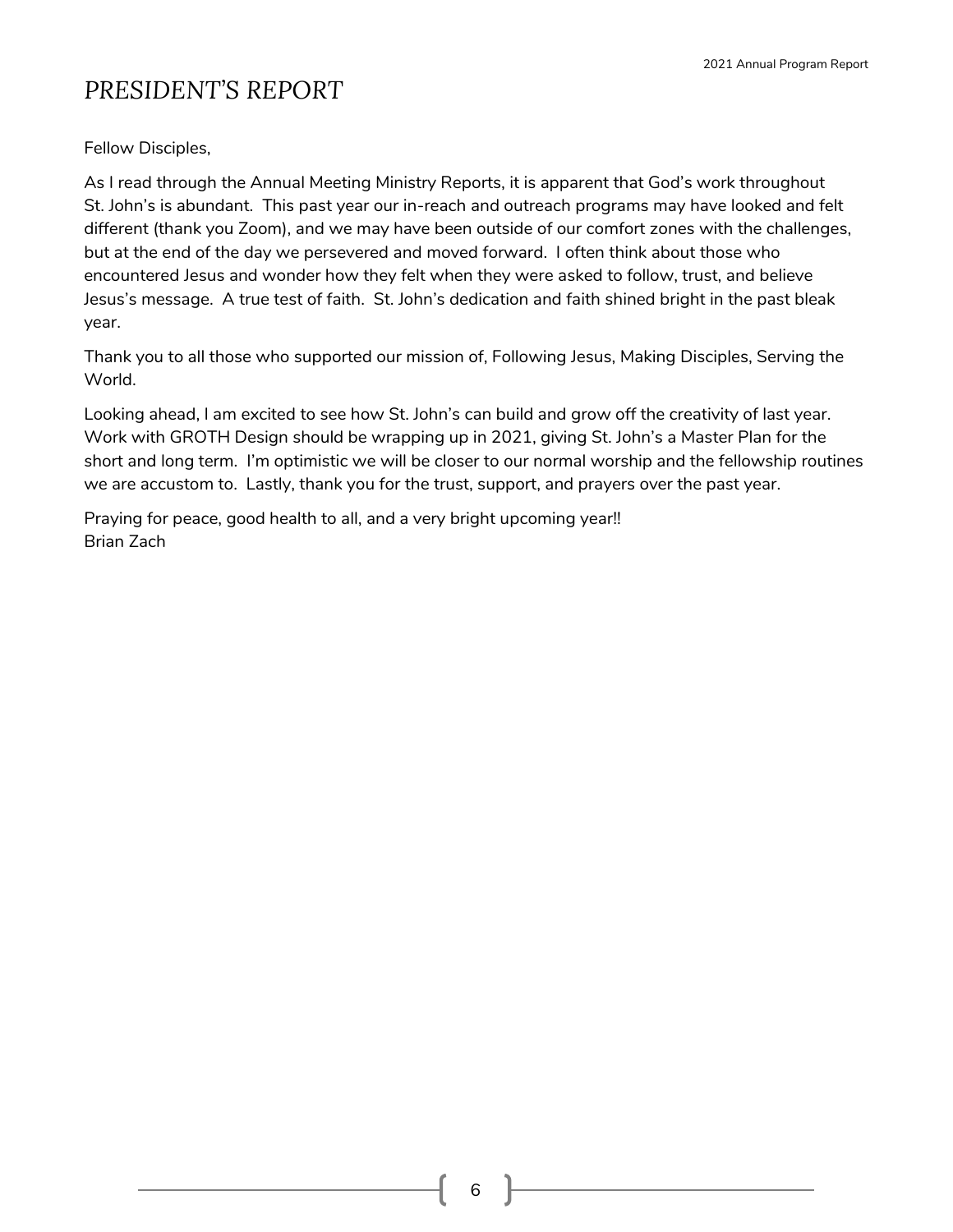### *PASTOR REPORT*

#### **Senior Pastor Annual Report**

*Pastor Brian Halverson*

This past year has been both challenging and rewarding. Through both God has been gracious in God's presence with us, providing strength, comfort, and hope during these times. Although we have not been able to gather as a worshipping community until recently, we have stayed connected spiritually in prayer and via Zoom where we have continued to meet for Bible studies, small groups, and church ministries. As always, I cannot stress enough how diligent, creative, and dedicated our staff has been during the past year, and it is due to them that our ministries remain strong and effective.

We have had some transitions in our staff. Diane Wilke-Zemanovic has retired in order to spend more time with her grandchildren. Our great thanks to her marvelous work and gifted presence she provided to all of us during her tenure here. Currently, we are working to fill her position as Office Manager. In the meantime, we have excellent volunteers who are answering phone calls during the morning hours on Mondays through Thursdays.

Stephanie Broussard, who has been our Ministry Coordinator, has moved to her new position as High School Youth/Young Adult Coordinator. Stephanie has taken over the position from Carrie Allbaugh who left at the end of December. We thank Carrie for all the excellent ministry she provided for our young people over the years and we wish her well in her new pursuits.

We will continue to videotape worship services until we install new camera equipment in the sanctuary. It is our plan to live-stream our Sunday worship services, hopefully by the end of June. Pam Klink and Penny Holt have been taping our services this past year, and Pam has been editing and producing the finished service that you see each Sunday. It is through her fine and creative work, both in the video production and in continuing the Happenings and Inspire newsletter, that we have been connected in an extra-ordinary way.

During this past year I have led funeral services at the funeral homes in the area. Within the past few weeks we have been able to conduct funeral services here in the church. The funeral service for Sue Miller occurred three weeks ago here at St. John's. We hope to have memorial services for those who could not have a funeral here because of COVID restrictions but whose family and friends can now gather safely to honor them here at church.

Likewise, with baptisms, we have begun baptizing children at church in private baptismal ceremonies. There have been two baptisms performed within the past month with one scheduled in July.

As I stated at the beginning of my report, it has been a challenging and rewarding year. The rewards have been to see everyone join together and continue to proclaim the gospel of Jesus Christ, both in word and deed, in creative and meaningful ways. I look forward to our next year together – one that I know will be both challenging and rewarding. With God's help we will see and experience the fruits of the Spirit in all that we do!

7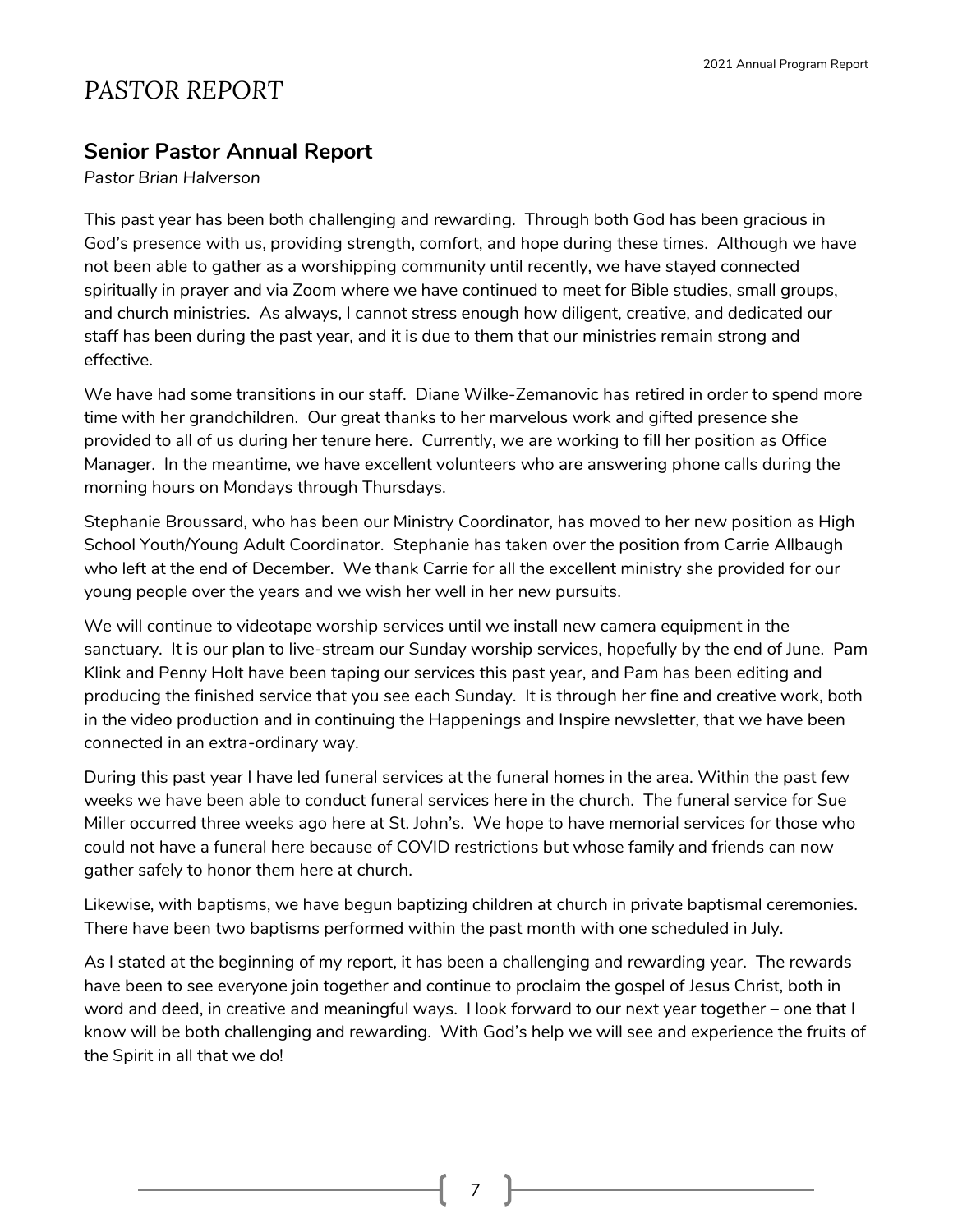### **Membership Report for 2020**

*submitted by Diane Wilke-Zemanovic, Office Manager*

#### **Members Received:**

Robert and Karen Davis Kelly Petfalski, children Tea, Michael, Tobias Dale Myron Oistad Scott and Katie Pavlichek, children Jacob, Owen Angela and David Sidebottom, children Joseph, Henry Ronald and Ruth Novak Josh and Emily Brooks, children Liam, Hadley

#### **Members Removed:**

Lynn Hintz Karli and Tim Jacques Tanner and Stephanie Wojcik Ann Bohman Dawn and Joe Driscoll

#### **Baptisms:**

Charlotte Jean Moran Ethan Richard Moskopf

#### **Funerals:**

**J**erome Kopecky Dick Schemberger Ron Reick Martha Andeen Lilly Allbaugh Nathan Kraus Marjorie Rucks Ruth Nugent

#### **Weddings:**

Matthew and Ashley Wimmer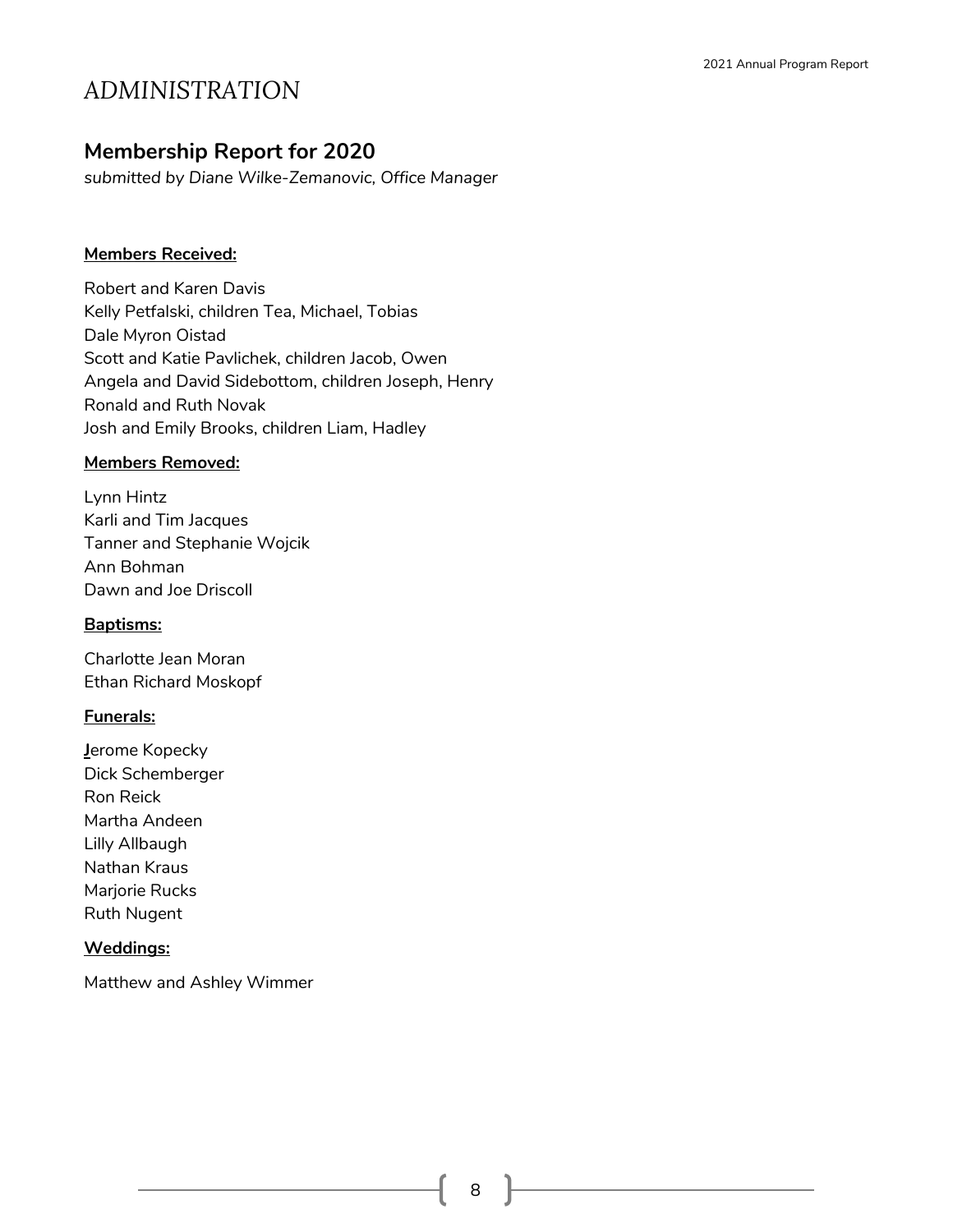### **Communications**

*submitted by Pam Klink, Communications Coordinator*

This past program year has been a year of growth.

- Our staff grew in knowledge of recording and producing worship videos.
- Our online presence grew with our online worship videos.
- Our YouTube channel grew from eight subscribers to 157 subscribers.
- Our Facebook page grew to 457 followers.
- Our Instagram grew to 45 followers.

This past program year, some things stayed the same.

- The *Inspire* newsletter continues to be published each month. It is available online along with a limited number of paper copies. While the church building was closed, we mailed the Inspire to those unable to view it online and unable to pick up a copy.
- The *Happenings* email continues to be sent each week.
- Prayer requests continue to be emailed to the Prayer email list as requests are received.
- The "Subscribe" button on the bottom of each website page continues to be the place to manage the emails you receive. There currently are five email lists. If your email is not on the list, you will not receive that information. (Please contact me with questions.)

#### **Human Resources**

*submitted by Lisa Belli-Fuchs*

The staff members at St. John's Lutheran Church are vital to our ministry. The Human Resources Committee (the "Committee" or the "HR Committee") is a strategic partner with St. John's Lutheran Church leadership and the Congregation and is committed to assisting in the development of a high performing staff, capable of supporting the mission of the church. The Committee's core responsibilities include maintenance of job descriptions, participation in recruitment and staffing, performance management, employee relations, investigations and disciplinary actions through termination, employee development, compensation and benefits design, budgeting and administration, Human Resource information management, regulatory compliance related to employment, Human Resources policy development and monitoring of compliance with them.

During the program year ended May 2021, the HR Committee, in partnership with Council, continued to work on the impacts on COVID-19 as it pertains to staff and Human Resource policies. This work included consultation and proposals for staff COVID protocols and the Families First Coronavirus Response Act/COVID Relief Act.

Additionally, during the program year, the HR Committee reviewed and updated several Human Resource policies, including but not limited to, the staff reimbursement policy, the EEO/harassment policy, payroll policy and a social media policy. The HR Committee also continued its work on the Child Protection policy.

9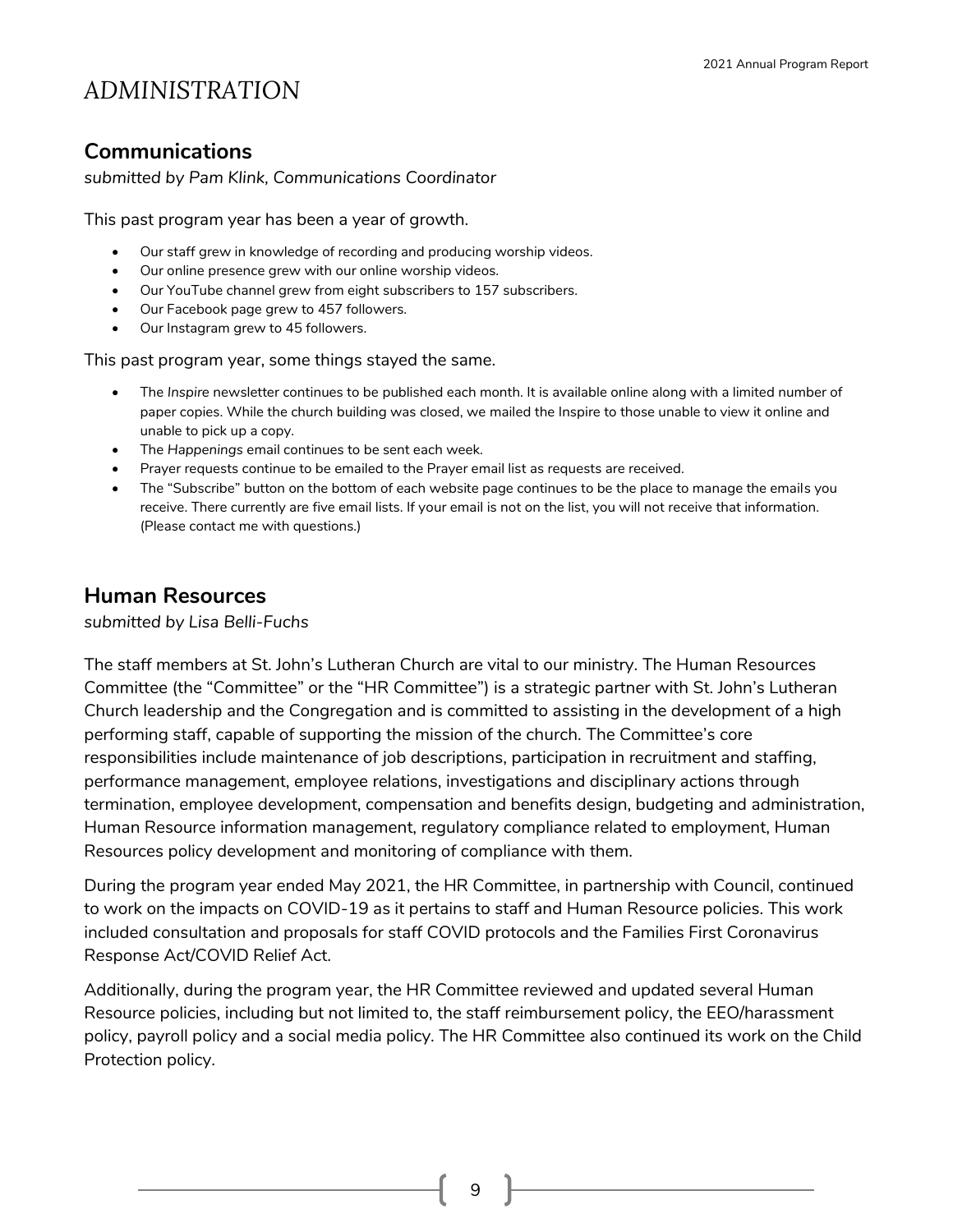Also, during this year, the Committee assisted in job description evaluations and the selection and recruitment process for the following positions: Custodian, Office Manager and Youth Ministry Coordinator. The Committee also reviewed several existing job descriptions and created or reviewed new job descriptions, including descriptions for volunteer positions.

The Committee conducted its first annual review of St John's Employee Recognition Program, which provides an opportunity to recognize and thank staff for their contributions, dedication and commitment to St. John's values and mission. The Committee discussed the program's implementation over the past fiscal year and concluded that the program is operating as intended.

The HR Committee continued to monitor St. John's performance management process, which enables managers to have more robust discussions with staff about what each is doing well and how that person can be even more effective. The Committee trained interim and new employees on the process and ensured Annual Reviews and new employees' 90-Day Reviews were conducted. The performance management process at St. John's continues to be effective and enables us to serve our strategic priorities.

We look forward to continuing to work closely with Council to ensure that St. John's continues to have a high-performing staff, which serves the mission of our church at a high level.

Respectfully submitted,

St. John's Human Resources Committee

| Mark Sabin, Chair | Tom Potratz, Secretary |
|-------------------|------------------------|
| Lisa Belli-Fuchs  | Kathy Davis            |
| Lori Schettler    | John Seamonson         |

#### **Office Manager**

*Submitted by Diane Wilke-Zemanovic*

2020 will go down in history as the year of many opportunities—even with the building closed there were lots of items to take care of…from starting Zoom meetings to the porch puzzle exchange to forwarding USPS mail to congregation members to developing workarounds for standard business practices.

During 2020, we recognized and thanked the following St. John's Staff members for their service:

Heidi Bischmann 5 Years Stephanie Broussard 1 Year Dan Thompson 1 Year Diane Wilke-Zemanovic 1 Year

Projects completed in 2020:

- New domain name secured for staff email updates: stjohnsbrookfield.org
- Staff hardware prepped for transition to Office 365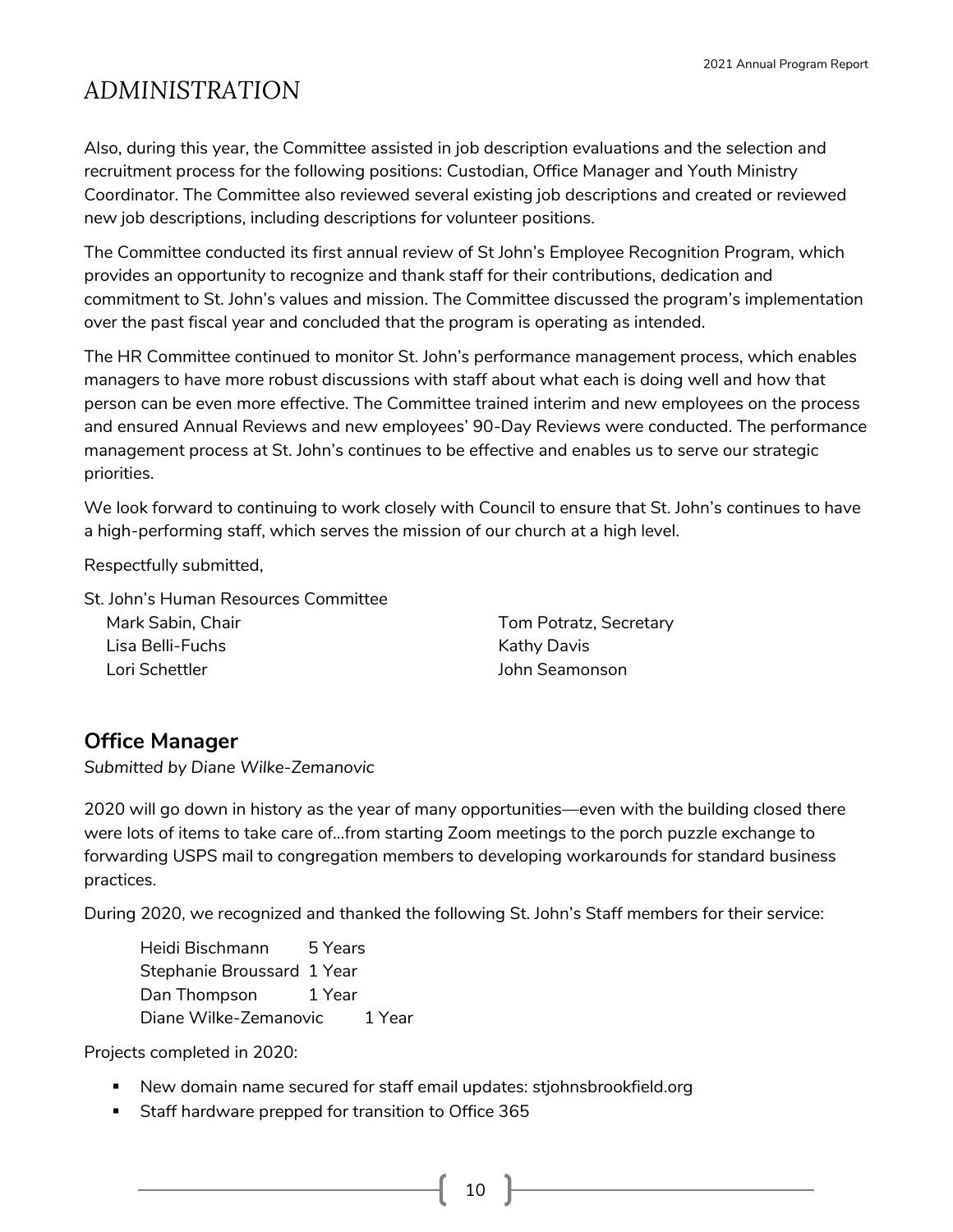- New camera ordered to update Sanctuary technology
- New website created and launched
- Creation of St. John's Zoom accounts to transition to virtual meetings
- **EXT** Signup Genius accounts secured to enable online registration
- Processes and procedures for dealing with safe distancing and sanitizing
- Porch ministry for deliveries and drop-offs
- With the Property team's help, installed a dropbox at the Circle Drive

Diane would like to thank Laura Rickinger for her leadership and expertise during the pandemic—she helped us by interpreting the CDC and state of Wisconsin emergency orders and created a safe environment for the Preschool children and staff.

In 2020, Diane recognized that being a gramma to grandchildren living in the southwest would necessitate some life changes; she reluctantly resigned her position in order to spend time with the kids. She will miss all of the congregation members who graciously shared their time and talents, a major blessing in a challenging year.

### **Building Supervisor/Property Team**

*submitted by Dan Thompson, Building Supervisor*

The St. John's Property Team continued to work and be proactive to keep God's house well maintained, clean, functional and well organized. Having dealt with multiple challenges this past year, I am proud to say the Property Team was able to upkeep and maintain the building and grounds. We thank the Property Chairman Dan Thompson who has led the Property Team through this challenging year. We thank every member of the Property Team for all that they do and are blessed to have such an impactful group here at St. John's. Thank you to the entire team – Bill Davis, Ken Bahr, Rodger Lewis, Keith Paukner, Brian Zach, Roy Osmon, Ralph Nelson, Jeff Weyer, Jerry Hanson, Dick Granholm, Dick Gennerman, Dave Beyer, Karen Wolfmeyer, Cindi Wright-Kau, Debra Holifield, Phil Lange and Mark Latus.

This year the custodial team consisting of Dan Thompson, Debra Holifield and Cindi Wright-Kau were able to follow CDC cleaning policies to effectively sanitize and disinfect the building in regards to COVID-19. These cleaning procedures consisted of changing to more sustainable, yet efficient, disinfectant solution to kill COVID 19 on impact and to improve our cleaning standard throughout the church. We are grateful for our dedicated custodial staff to help keep St. John's a sanitized and organized environment.

The Property Team this past year has partnered with various departments to help compete ministry projects. Some of these projects consisted of painting, cutting and stabilizing nativity scene figures, to support and retell the story of Bethlehem. Working with the Worship Team to upgrade various AV equipment in the Sanctuary and working with the Interiors Committee to remove congregational mailboxes.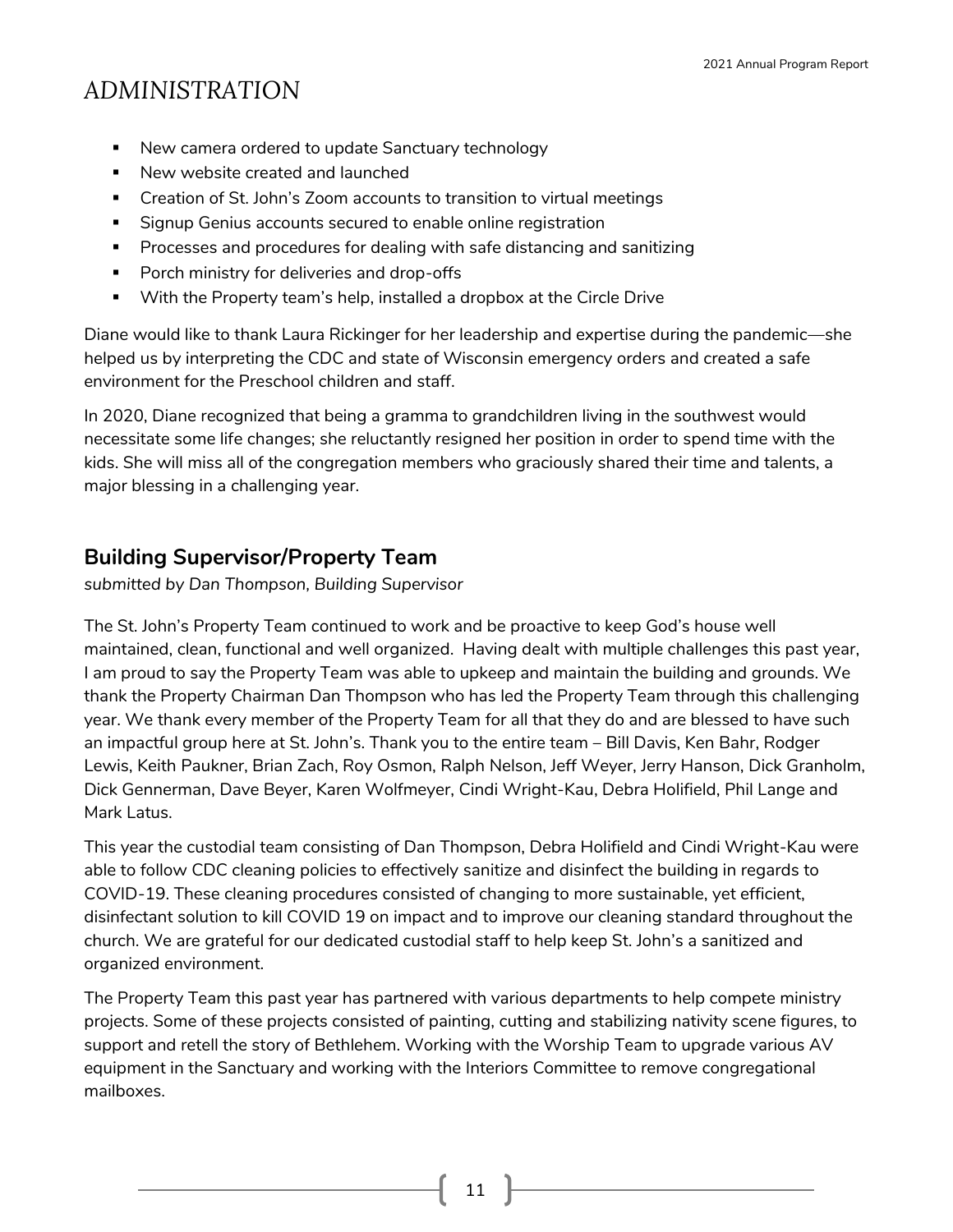The Property Team this past year completed over two hundred and fifty tasks that in every way helped to support the building and grounds. Some of these tasks consisted of installing a letter drop box at the circle drive entry doors to make letters and documents secure, cutting down a pine tree located by the north east entrance, and spreading ten yards of mulch to support the trees life and the presentation of the grounds.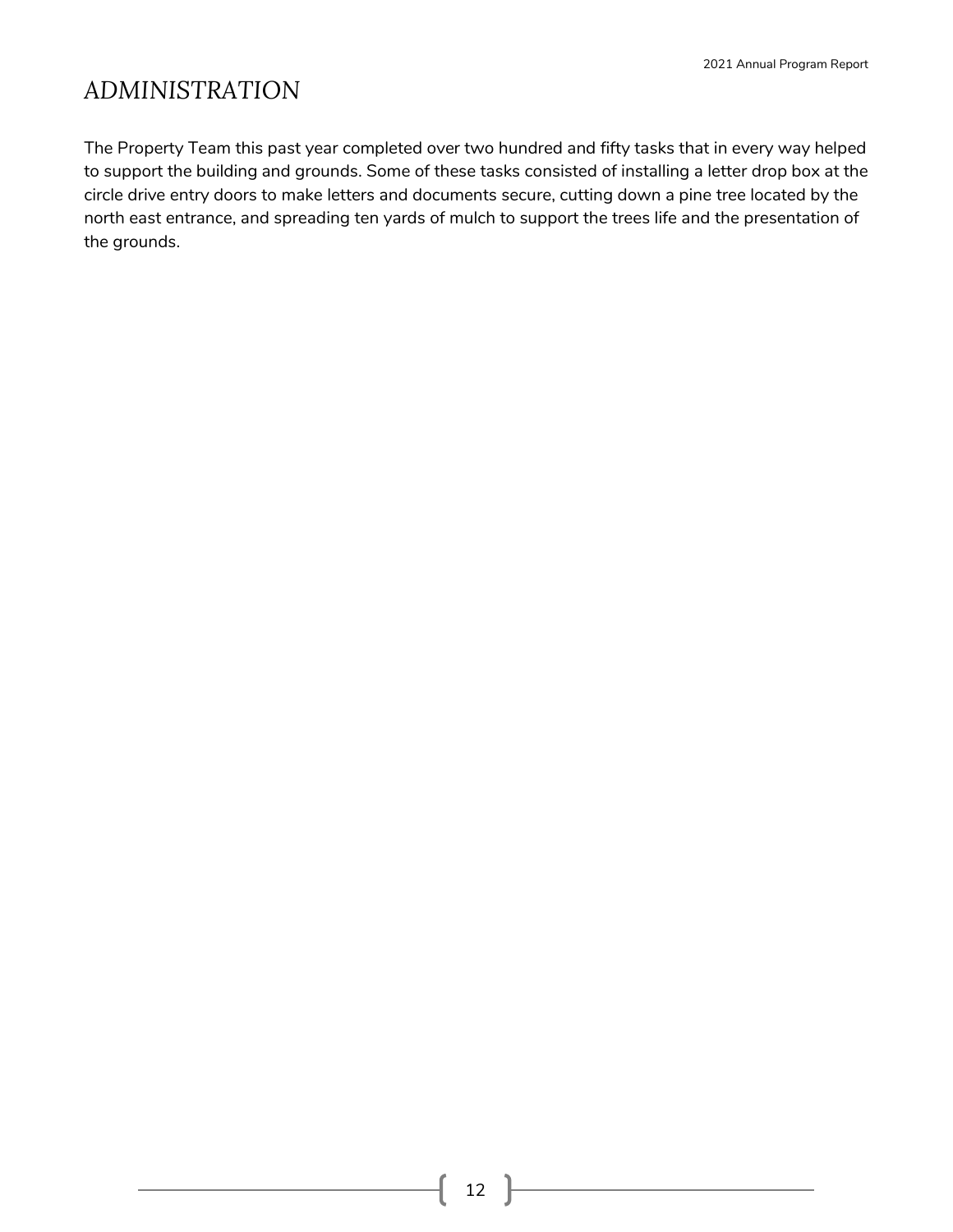## *COMMITTEE REPORTS*

### **Endowment Fund**

*submitted by Phil Lange, chair*

Committee: Jennifer Cranfill (Term Expires May 2022) Angie Rose-Mueller, Recording Secretary (Term Expires May 2022) Mark Sabin, Financial Secretary (Term Expires May 2023) Phil Lange, Chairperson (Term Expires May 2023) Carole Lewis (Term Expires May 2024)

Despite the significant negative impact that COVID-19 had on the investment markets during early to mid-2020, the second half of the year brought with it signs of a rebuilding of many core markets. This positive movement resulted in the Endowment Committee offering two "Open Window" promotions that provided outreach gifts in the amount of \$15,550.

Market growth continued into early 2021 so that the Committee offered another "Open Window" promotion in early February that brought outreach requests for grant monies totaling \$27,100. Safeguards for the Endowment Fund within the St John's constitution limited the outreach dollars in this case to a total of \$14,500. This amount was distributed to eighteen individual charities or programs. The current Fund balance as of May 15, 2021 was \$152,733.

Dependent upon continued growth of the Fund, the Committee is looking at the possibility of offering another "Open Window" promotion later this year. In addition, over the next several months, the Committee will also be providing information on how individuals and families can help to build the Endowment Fund through efforts such as Estate Planning, Legacy Gifting or just plain donations. Please consider that your gift becomes the *"Gift that Keeps On Giving".* Only the earnings from your gift are used to provide the grant monies for these various programs.

If you have any questions concerning this report or the Committee itself, please contact any one of our Committee members.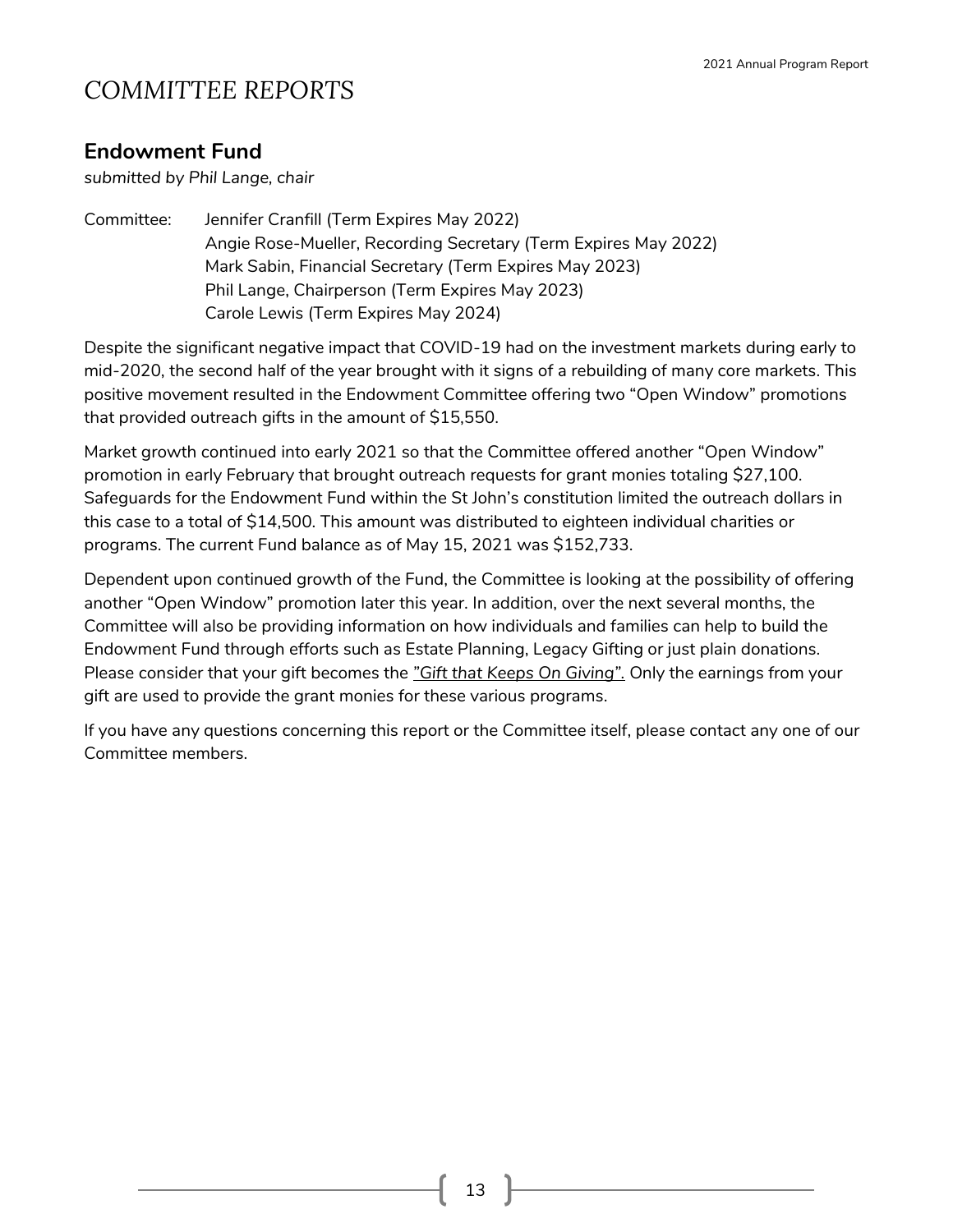## *COMMITTEE REPORTS*

### **Finance Team/Treasurer Update**

*submitted by Dawn Williams*

The Finance Team is very pleased with the financials for the first few months of the year!

- For the first five months of 2021, St. John's continues to have strong financials
	- o Per the April 30 reconciled financials
		- The P&L total income is 15.7% above YTD budget
		- YTD net income is 201% higher than last year
		- Total expenses are 21.9% below YTD budget
- \$23,971 was transferred to our Capital Improvement fund
	- $\circ$  \$3,012 per budget approval
	- $\circ$  \$20,959 per our procedures for excess days cash on hand greater than 45 days
- PowerChurch
	- $\circ$  The main focus for the past few months has been the transition of the accounting system
	- o Anticipated "live date" on this platform will be sometime this month (June)
	- o Both the Contribution and Membership modules will be addressed soon
	- $\circ$  St. John's obtained the services of Stewardship Resources for ongoing conversion questions/assistance
- St. John's Inventory
	- o During the planning stages of PowerChurch the Finance Team recommended to work with property to maintain an Inventory List
		- Recommendation would be to either video tape each area of the Church or take digital pictures to archive
	- $\circ$  Work with Church Mutual insurance as to how the current value of our inventory is derived by our policy.

#### **Gifts and Memorials**

*submitted by Barb Reed, chair*

The Gifts and Memorials committee consists of five members: Dick Granholm, Jan Gregoire, Barb Reed (chair), LoRayne Schmidt and Jim Truax. Committee members can serve two consecutive three-year terms. The committee did not meet during 2020 and is working on updating records. A brochure is available which explains procedures used within the committee and offers information on memorials to families who have lost a loved one. Anyone wishing to leave a gift or memorial in memory or honor of someone can complete the "Designation of Gift" form. Persons or committees requesting to use undesignated memorial funds for an unbudgeted need within the church can complete a "Request for Use of Funds" form. Both forms are available at the Information Desk or from the church office. (The forms soon will be available on the website.) A memorial book, located in the chapel, is used to record the names of those who have given memorials in memory of a loved one.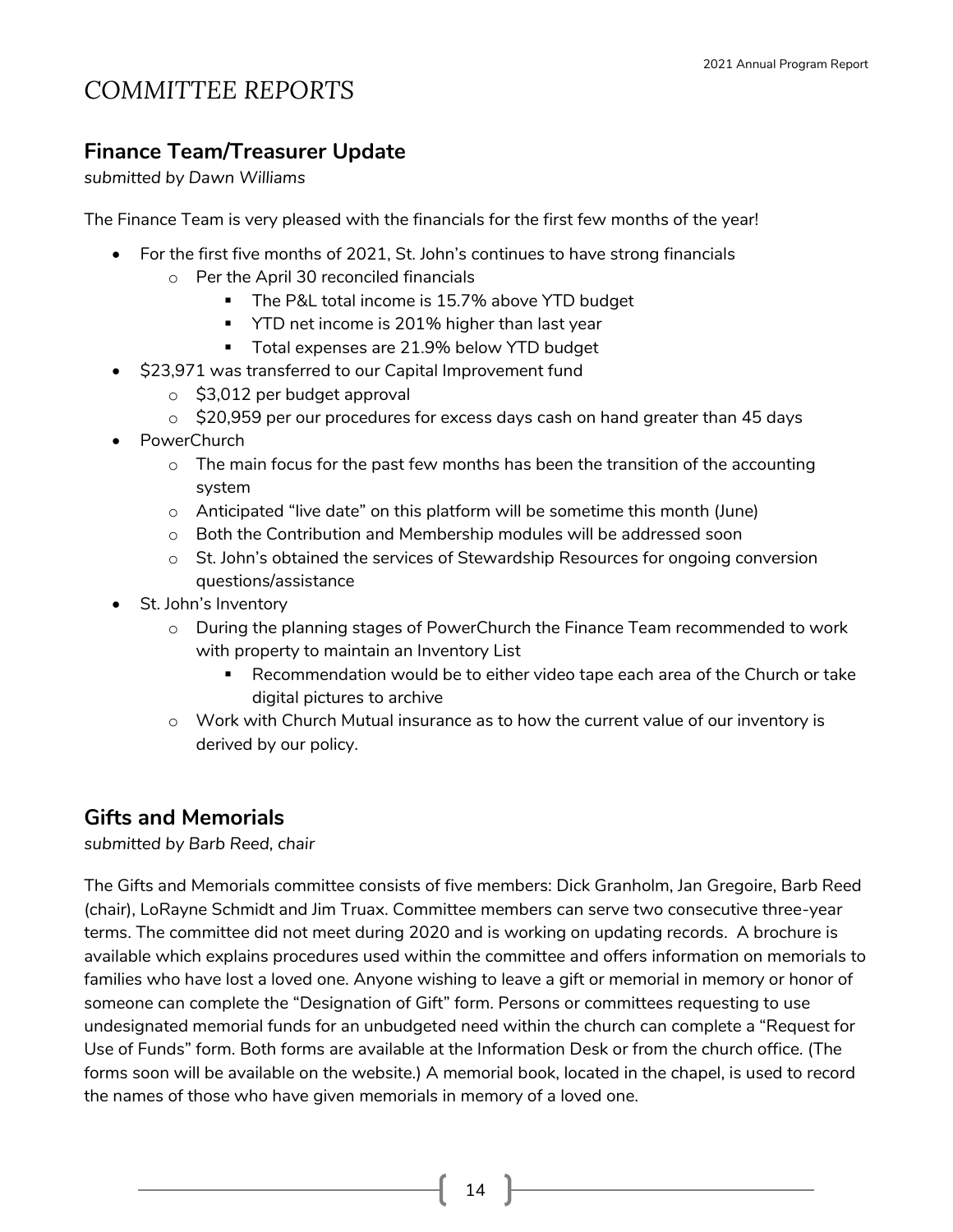## *COMMITTEE REPORTS*

### **GROTH Planning Committee**

*Submitted by John Almasi, Chair*

In the fall of 2020, our consultant from Groth Design, Paul Barribeau, held two Visioning Workshops to solicit input from St. John's staff, individual members and small groups and thus identify needed improvements to St. John's facilities. From our inputs, Paul developed a "space needs" document and several different architectural designs to meet these needs.

In January 2021, a planning committee was chosen to analyze Paul's proposals and list the pros and cons of each. The goal was to develop a long-term master plan for St. John's, looking to our future in 5 to 10 years and not just the short term. Deciding on priorities for the various proposed items was a key objective for the committee.

The planning committee members are: John Almasi, Ken Bahr, Gregg Everts, Jeff Gubbins, Kasee Lange, Andy Petersen, Laura Rickinger, Melissa Seamonson, Dan Thompson and Tim Tollander. Council President Brian Zach has also been attending our meetings. By having Brian Zach and Tim Tollander involved, we wanted to insure good communication with the church council.

As we considered the various options, Paul suggested visiting churches in the area that had issues similar to those facing St. John's and had used Groth Design to address them. Thus, two churches in Madison and one in Grafton were visited to aid us in our deliberations. All three churches were pleased with the renovations that Paul Barribeau had designed.

The committee met as needed from February 2021 onwards, both among themselves and sometimes with Paul (mostly via Zoom until recently), to discuss the various options. We have already modified several of Paul's design ideas and are starting to converge on a plan that addresses the highest priorities for St. John's. The committee is hoping to have the master plan completed by the end of the summer of 2021. Updates of the committee's progress will continue to be communicated in the Inspire.

### **Hospitality Team**

*submitted by Cindy Schaefer*

As our onsite gatherings were restricted during this last year, there has been little activity by the Hospitality Team. We did explore interest in doing a more coordinated outreach to members from our homes. However, once we learned that such outreach was already being planned by other ministries, we offered to support them as needed and continued doing things individually to support our family, friends and community. There were however several opportunities to do some baking. There was a strong response from the team to help with baking cookies for the All Peoples Church food pantry as well as making apple pies to send with the Thanksgiving baskets. In March, the coordinators met with Pastor Brian to discuss where this ministry has been and where it might go in the future.

We always welcome additional participation and input from members. Please connect with any of the coordinators to get involved: Kim Rateike, Janet Nolan, or Cindy Schaefer.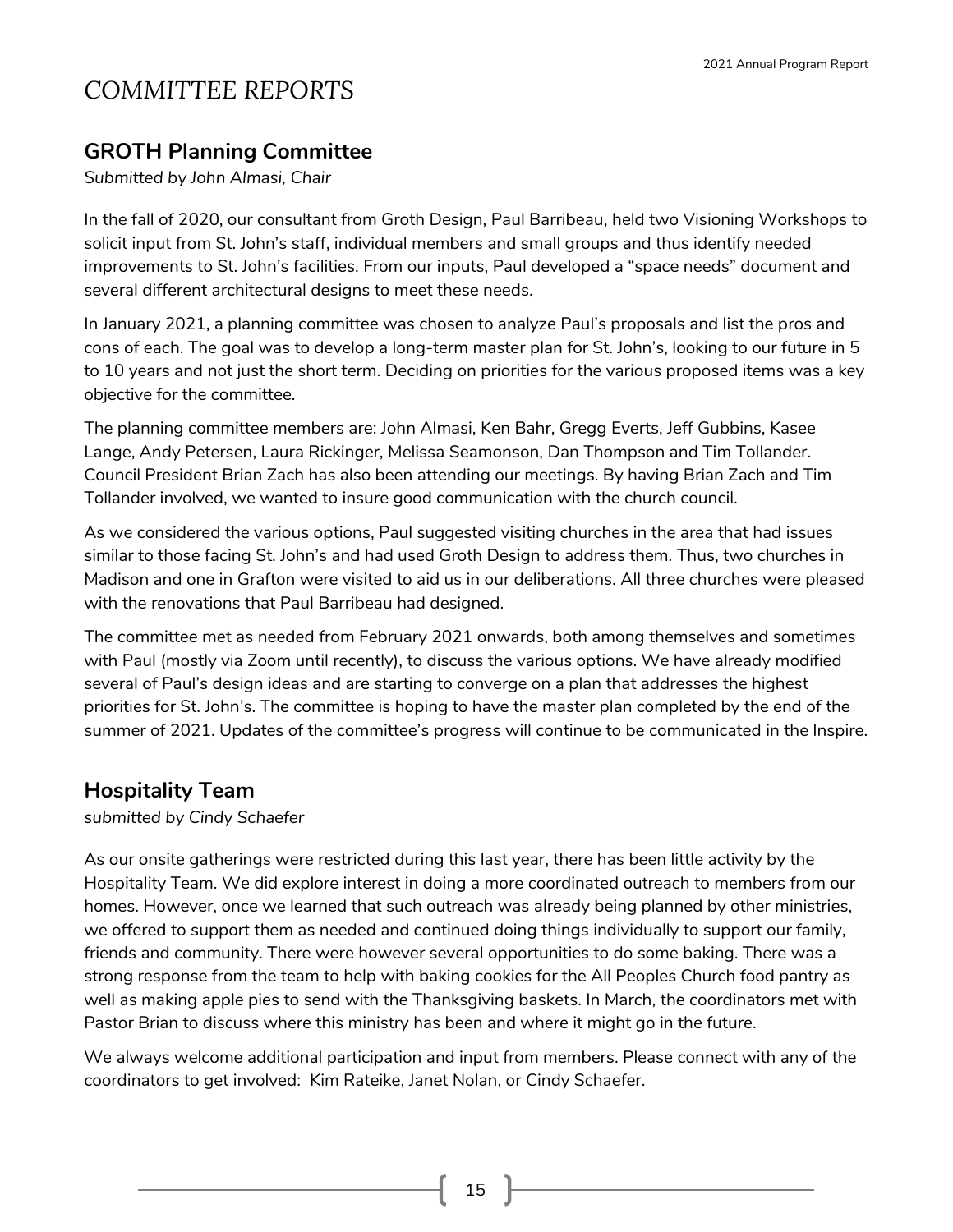#### **Interiors Visioning Team**

*submitted by Gail Rennie, Chair*

As an ongoing project, our team redefined our role to reach beyond paint colors, visual images and reimagining our gathering spaces by looking closely at them and how they reflected our ministry goals not only to ourselves, but to those entering our space for the first time.

The pandemic gave us the opportunity to communicate with our membership on a more personal level via e-mails, phone calls, mailings and some personal visits. Our mailboxes were no longer a means of connecting with each other. At the beginning of this year, they were removed and re-cycled in spaces such as All Peoples where they could be used for other purposes.

In late 2019, the team recommended to Council that Groth Design Group be hired to vision with us and create a Master Plan for St. Johns. Once they were on board, we continued the visioning process on Zoom, led by Paul Baribeau, Liturgical Architect at GDG and laid the foundation for how to ensure that any changes to our gathering spaces and Pre-school occupied spaces would have long-term benefits. Additionally, exterior amenities and maintenance considerations were also factored in. In January, we transferred our responsibilities to the Planning Team, approved by Council, with Jeff Gubbins being designated as the liaison between the Interior Visioning Team and the new Planning Team.

Going forward, we will be part of the decision-making for color, furniture, decor and artistic considerations that impact the visual and personal use effect of what the Planning Team approves for the re-imagining of our gathering and exterior spaces.

#### **Memorial Garden with Columbarium**

*submitted by Mark Aamot*

Dedicated in October 2017, the St. John's Memorial Garden and Columbarium continues to serve our congregation in both end-of-life planning and death and burial. During the past twelve months the Committee has assisted members with two inurnments, several purchases of pavers and four purchases of niches. To date, 32 of the 72 niches have been sold. The Garden operates on a separate budget from the church's budget. As of August 2020, the Garden has been debt-free. The Committee continues to care for the garden throughout the seasons of the year. Eickhof Columbarium Inc. has included photos of the St. John's Garden and Columbarium in their publicity. The Committee continues to share its experience with area congregations when contacted. The Garden is a beautiful place for meditation and prayer; the Easter Sunrise Service was held in the Garden on Easter Sunday.

Committee members are: Karen and Mark Aamot, John and Mary Almasi, Darlene Bahr, Dick Granholm, Jeff and Kyle Weyer and Marlene and Ralph Zick.

*Surely goodness and love will follow all the days of our lives, And we will dwell in the house of the Lord forever.* (from Ps. 23)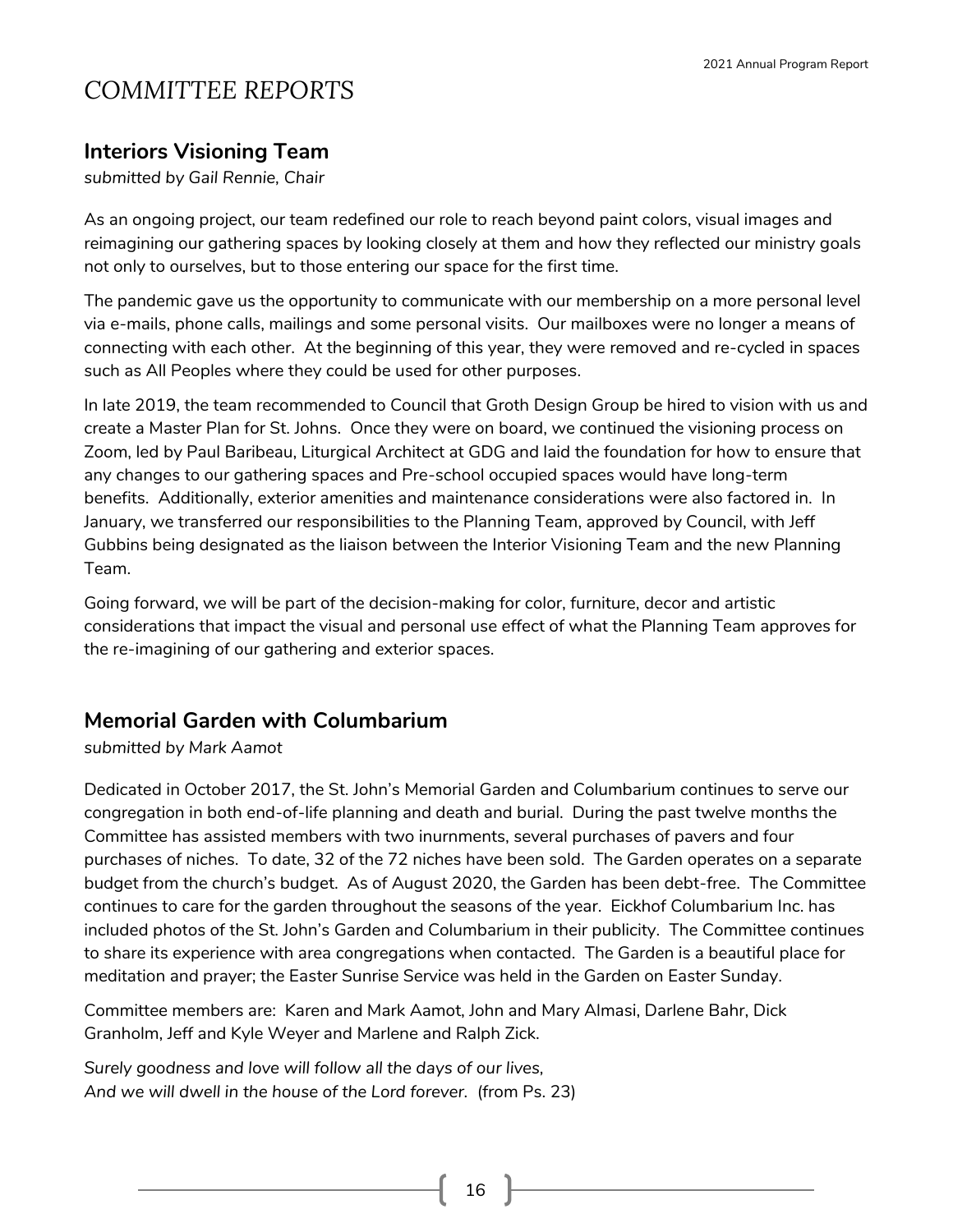## *CARE MINISTRIES*

#### **Faithful Friends ~ Make a Meal**

*submitted by Judy Klawitter* 

Faithful Friends- Make a Meal ministry is a caring, serving ministry for preparation and delivery of meals to members who have a special need around times of crisis, surgery, etc. The ministry has been on hiatus in this COVID-19 time, and will resume when restrictions permit.

#### **Funeral Meal Ministry**

#### *submitted by LoAnn Petermann*

The funeral meal ministry has been inactive since March of 2020 due to the COVID pandemic. When the Church Council determines it is safe to again have events with food and fellowship, the committee would resume its ministry of service to the congregation with a meal or refreshments following a funeral or memorial service.

LoAnn Petermann, Chair; Judy Klawitter, Carole Lewis, Laura Rickinger, Mary Sabin, Darlene Bahr.

#### **Jail Ministry**

*submitted by Jane Babcock*

The jail ministry, along with many other St. John's outreach ministries, was forced to temporarily suspend its in-person ministries due to COVID, and our participation at the jail remains on an indefinite hold. The suspension of in-person visits also extends to the state's prison system, and the extension of our ministry into the prisons has also become limited to phone calls and letters. We are often told that we should be thankful for what we have rather than longing for what we have lost. Over the years, I have met and worked with many inmates who have gone on into the prison system, some for extensive periods of time. Continuing our ministry with them has been a very rewarding part of what I do.

During this time when the jail and prisons have been closed to us, I have been working with three inmates in state prisons. It has been my privilege to continue reaching out them. Through letters and phone calls I am given the opportunity to listen to both large and small concerns as these individuals gain perspective and develop coping techniques for dealing with the added stress of incarceration during COVID. During the past year, one of the inmates who was in medium security reached the end of his sentence and was released into the community to find his way (sink or swim) back into the world, with a prison record, very limited funds, and an immediate need for shelter and employment. This is extremely challenging for anyone leaving prison and for many weeks, he stayed at shelters, spent his days at the library putting in endless applications for a room or apartment to rent and jobs of all kinds. After many, many rejections, he was finally successful in getting both a temporary job and a room - and life began to look up. Our regular conversations became a lifeline of sorts, and I am happy to report that after several months of bouncing around, he has a job at an engineering firm in Madison where he is respected and his skills appreciated, an apartment (also in Madison), a car, a few stable

 $17$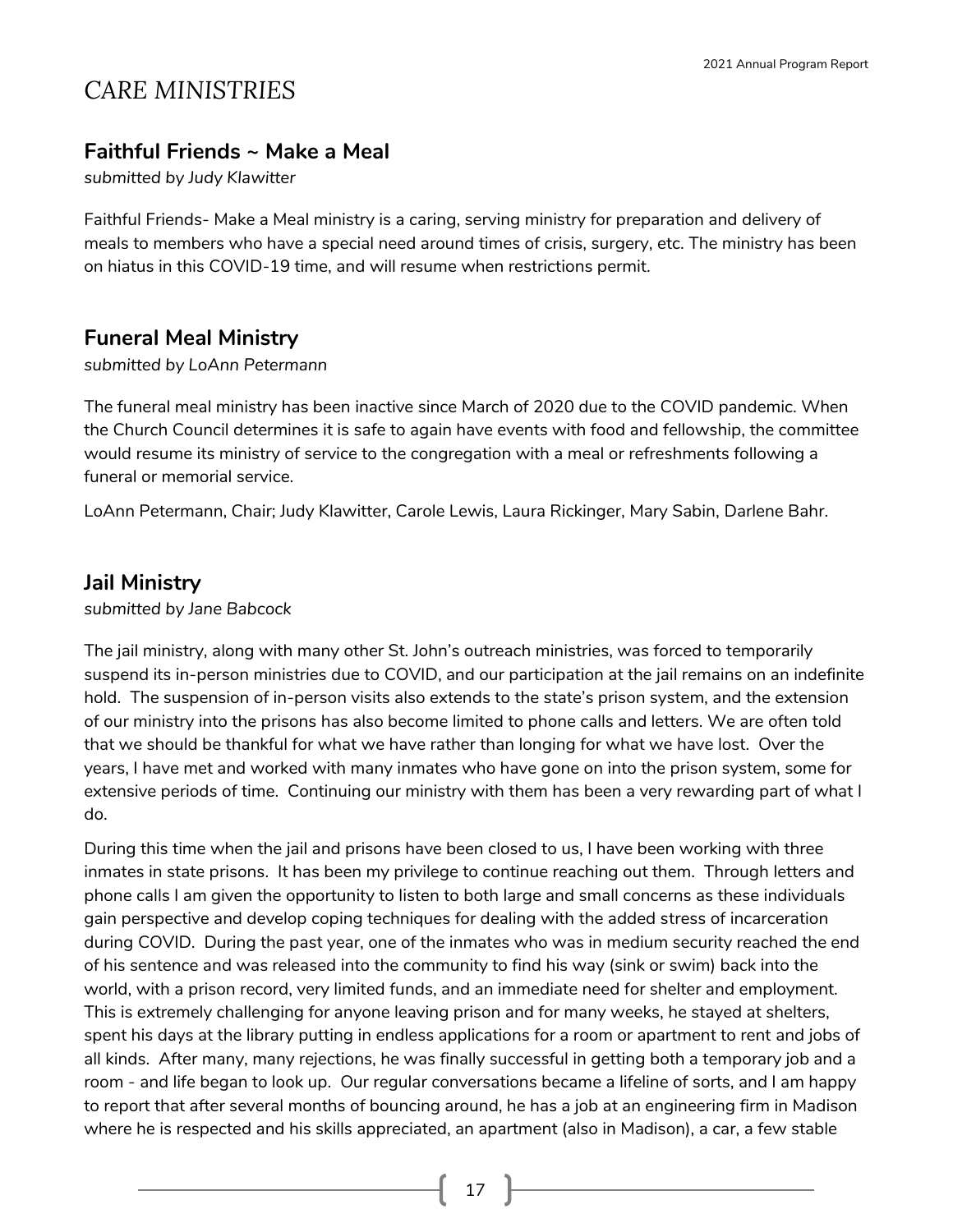## *CARE MINISTRIES*

friends and a future which appears full of opportunity. It was an extremely difficult year, but he has made it through and to have been a small part of his process has been an enormous privilege.

For me, personally, this has been a "good" year - a useful one - and I have felt our work all the more important. In coming months, the jail will reopen, and we will go back to our Sunday services and other means of supporting and encouraging the inmates we meet in real and important ways. But this unique year will stay with me as one where the focus of our work was intensified and I felt very much needed. It continues to be my privilege to be able to serve as part of the jail ministry.

*Jane Babcock, (262) 544-6174*

#### **Visitation Ministry**

*submitted by Karen Aamot, Facilitator*

The Visitation Ministry consists of volunteers from the congregation who make regular visits to Shut-Ins. The monthly visits are an outreach to our church members who are unable to attend worship services. Twenty visitors call on approximately twelve shut-ins, serving them communion and praying with them. The visitors also send cards and small gifts for special days. During the pandemic, inperson visitation wasn't possible; however, our visitors kept in touch with phone calls and cards. The Visitation Ministry supports the pastors and works with them. *"I tell you the truth, whatever you did for one of the least of these of mine, you did for me."* Matthew 25:40.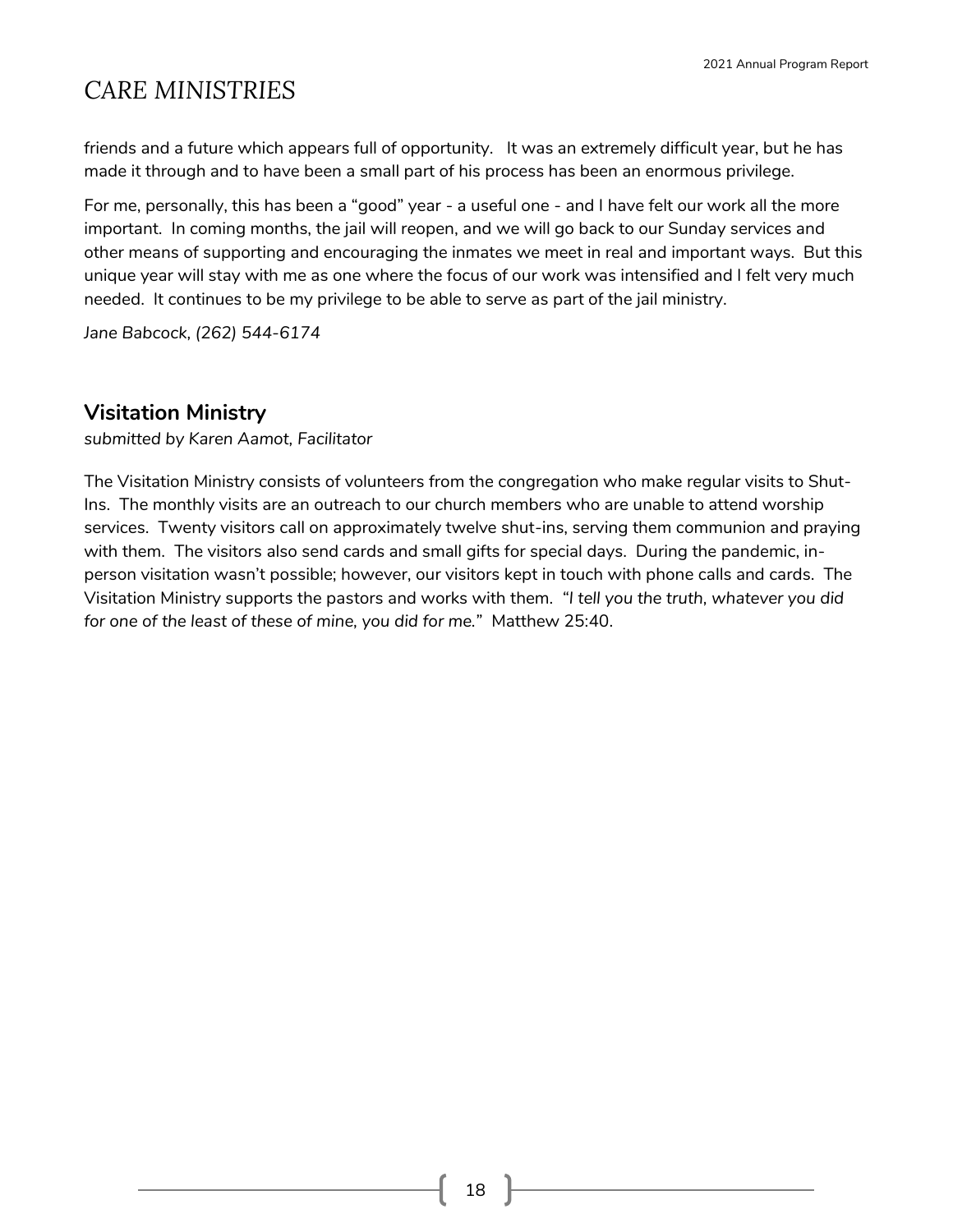### **PARTNERSHIPS**

### **Akeri/Nguruma Parishes and School, Tanzania**

*Deborah and Andy Petersen, Ministry Leaders*

#### **Partnership**

The partnership between Akeri/Nguruma parish and St. John's remains steady. We have monthly communication with the Senior Pastor, Anaeli Nassari, via WhatsApp. We have shared prayers for each other's countries and communities.

The Tanzanian President suddenly died in March 2021, reportedly due to a heart attack. The country quickly pivoted and put a new President in place. Her name is Samia Suluhu Hassan and is the first female president in their rich history.

Due to the passing of our beloved friends, Nahum Kayaa and Martha Kayaa, new members were added to their Partnership Committee. Please join us in praying for their collaboration.

Mr. Noel Ndekirwa Abia Mrs. Elizabeth Aminiel Mungure Mr. Samwel Peniel Mbise Mr. Okuli Nahumu Kayaa (Nahum's son) Mrs. Tumaini Felix Sumari and Mr. Victor Anderson Kayaa The Nguruma parish has a new pastor, Ms. Tumaine Japhet Pallangyo.

#### **School**

The school now has over 200 students. The students are thriving, despite the pandemic. St. John's continues to be a blessing to the Akeri/Nguruma community by assisting with the construction of the final classrooms, a dining hall and a kitchen.

#### **Delegation**

With the ongoing COVID-19 pandemic, health concerns and travel restrictions, a 2021 delegation is not possible. We are full of hope we will be sending a group in 2022.

#### **COVID-19**

The installation of President Hassan brings new travel restrictions, mask wearing and a lift on banning the media from reporting on it. The numbers are still not clear and may never be. The country is moving forward with trying to get the pandemic under control.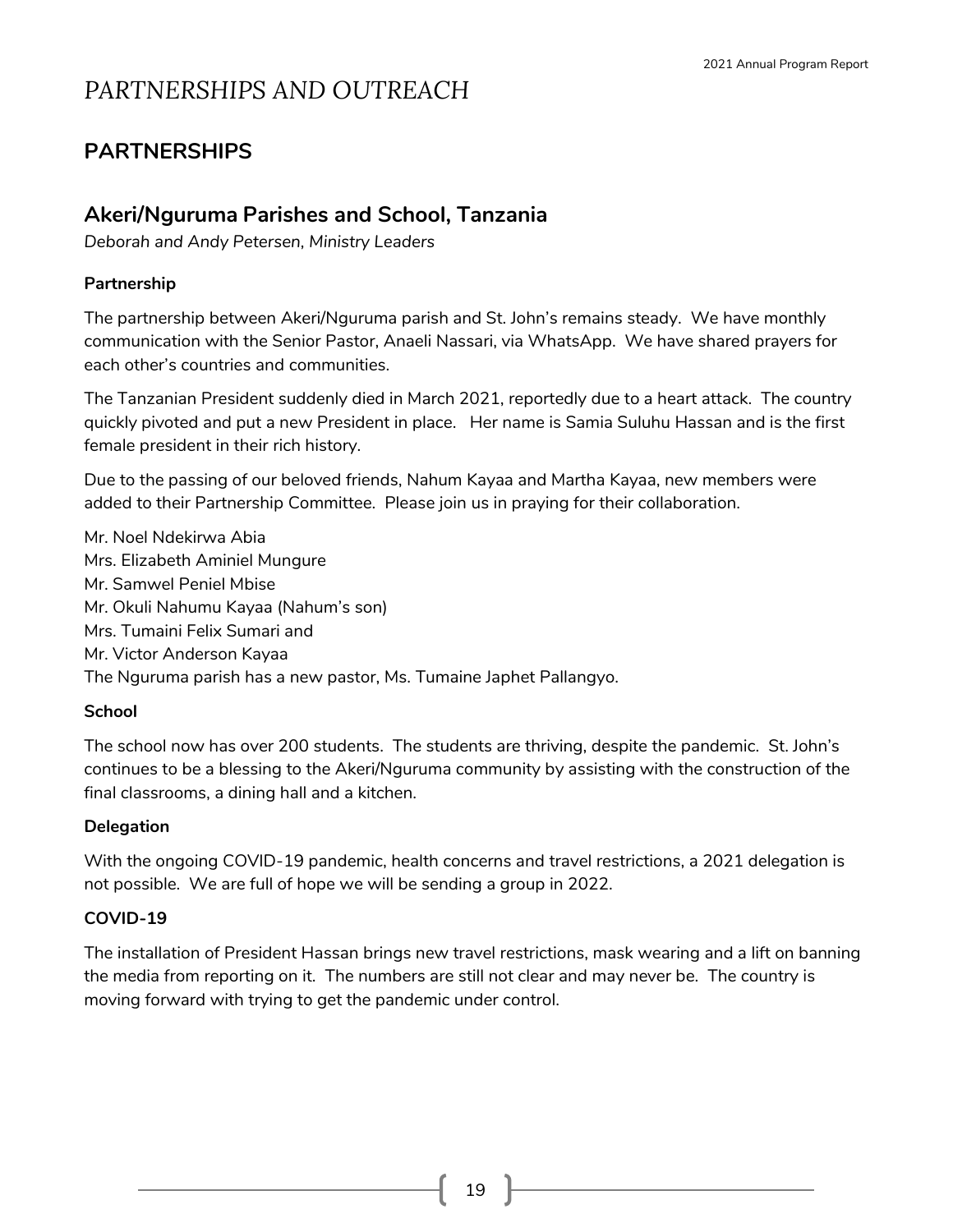### **All Peoples Lutheran Church, Milwaukee**

*Submitted by Mary Mueller and Teri Quam, Liaisons*

We are blessed by relationships, with brothers and sisters Christ, who have various experiences. We envision a partnership where members of St. John's Lutheran Church of Brookfield and members of All Peoples Church in Milwaukee share worship, share stories, pray together, pray for one another, and do God's work collaboratively and reciprocally.

#### **Intentions**:

- 1. St. John's will provide financial support for the APC ministry.
- 2. St. John's will provide necessary materials (coats, hats, mittens, school supplies, health supplies) that support APC ministries.
- 3. St. John's members will develop relationships with members of APC (through prayer, working side by side, sharing in each other's gifts, respectful consideration of each other's ministries and to crack the code of race relations and develop authentic cross-racial relationships).
- 4. St. John's members will support the food justice ministry of APC with connections from their garden, our garden, and the communities we grow food to nourish.

During this past year, 2020, we witnessed All Peoples Church continue its active ministry with providing food to the community via the food pantry, the Hoop House fresh food cooperative and a food truck initiative which provided meals. They continued to have worship via Facebook Live, zoom Bible studies and many take home activities for the various holidays.

St. John's continued its financial support for the APC ministry. We continued to collect and delivery coats, hats, mittens, school supplies and health supplies as they were available. Because of COVID, we did not provide KWTS lunches during 2020 as garden work was limited. During the Holiday food collection, for APC & Waukesha Food Pantry, it was discovered that the Waukesha food pantry did not need our donation so that collection was also donated to the APC food pantry. Apple pie baking was a new initiative for the Holiday food collection. APC provided the apples and St. John's baked the 50 pies. We had 26 people participate. It was a "big hit".

Throughout the year, St. John's men, who typically delivery food to the Waukesha Food Pantry, continued to make deliveries to All Peoples Food Pantry as long as the Waukesha Food Pantry was not in need.

APC participated in a collaborative event with Holy Cross Lutheran and Faith & Race, which was titled "Something to Say". Teri participated in this event and would recommend we do this program at St. John's to start conversations around "telling our stories".

Two new initiatives happened during 2020 to help connect St. John's Lutheran Church and All Peoples Church. The St. John's Beloved sisters wrote letters to the APC Beloved Sisters. We had 12 St. John's Beloved Sisters writing. During Lent we did a cookie baking activity to provide the APC food pantry some extra special treats to give out. Each week we delivered 35 dozen cookies. We had 42 St. John's bakers participate.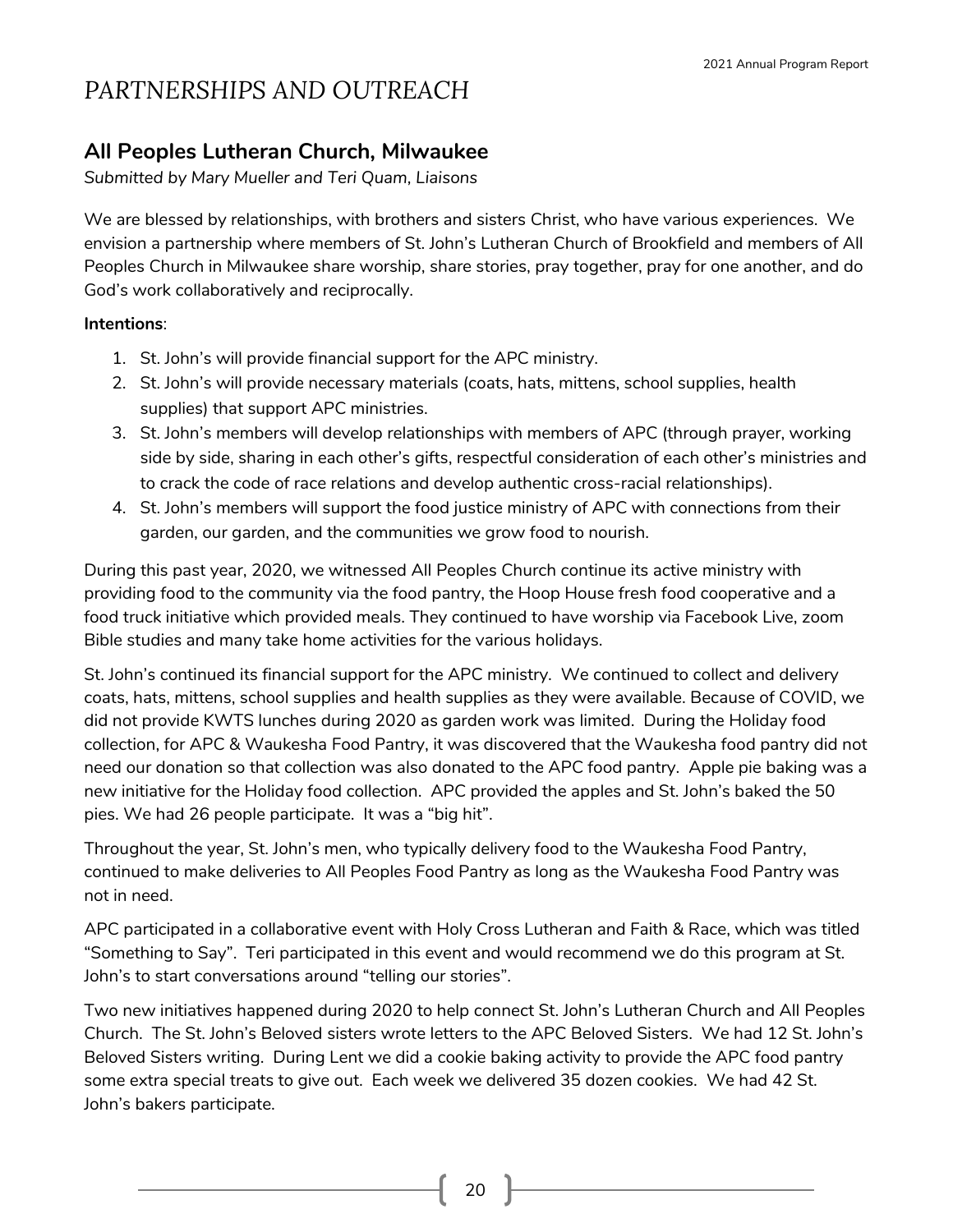All Peoples Church continues to be very careful with masking and distancing in an effort to protect those who haven't been vaccinated yet and of course youth who don't have access to vaccines yet. We plan to continue our connections and work to get more St. John's members involved with All Peoples members.

### **Héroes of the Faith, El Salvador**

Mary Beth Gubbins – Ministry Leader

The church of Los Héroes de la Fe in Los Héroes, El Salvador,

The church of Los Héroes de la Fe in Los Héroes, El Salvador, led by Pastor Santiago has been in partnership with St. John's Lutheran church for over 20 plus years. The partnership, which started in 1998, continues to grow stronger as we are blessed to share our joys and struggles. Our moto continues to be, "We are Better Together". In March the community celebrated their 25<sup>th</sup> Anniversary with fireworks, special treats, and a church blessing.

The Education for Life scholarship program continues to be a significant and important aspect of our partnership. It was apparent that one of the best ways in which we could support our brothers and sisters in El Salvador, was to help them rise out of poverty through education. Our support of these students gives them the hope and the opportunity so that they can make a better life for themselves. This impacts not only their futures, but also that of their families. It is such a joy to witness the growth and be part of the improved future of these students.

The scholarship program currently blesses 70 students ranging from elementary school to university! Members of St. John's are given the opportunity to sponsor a specific child directly and form a lasting relationship. New students are added each year. Another option is for people to give a general donation to the program. Funds are distributed to the students monthly by Pastor Francisco, who is the paid administer of the program in El Salvador. The Education for Life program also supports the salary of the preschool teacher in the community. The teacher, Karla Fuentes Coto, is a graduate of the scholarship program. The preschool, with 12-15 children, is run out of the church's Sunday school room. Karla also tutors several older students who require extra help.

A computer and printer were donated to the church in 2020. This has been a blessing to the community! For a small fee, (to cover the cost of ink) lessons can be printed saving our families so much money!

In El Salvador, their school year begins in January and ends in early November. School kits were distributed again this year. However, because of COVID all the supplies were purchased directly in El Salvador with funds sent from St John's. These funds were part of our SAS campaign. Kits were tailored to each grade level based on what was needed. The church leaders in Los Heroes were responsible for purchasing and delivering of the kits.

No mission trips to El Salvador happened in 2020 and none are planned for 2021.

El Salvador, along with the rest of the world, was of course affected by the COVID-19 pandemic. The country was in complete lock down until just recently. Schooling in 2021 was still happening from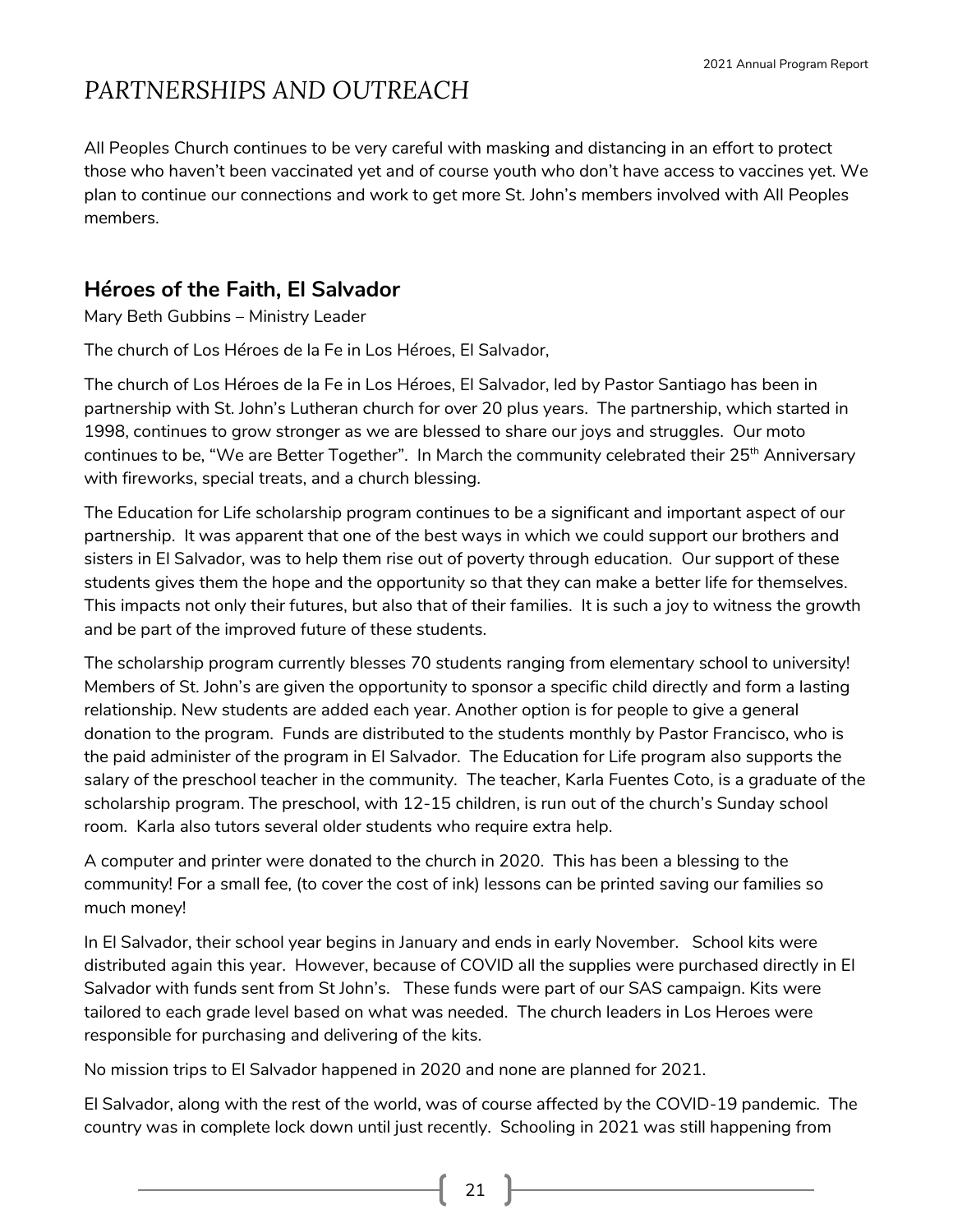home. However, they are now slowing going back to in person. Lessons were distributed through cell phones. Scholarship funds continue to be delivered monthly to families. This became their only source of income for food and internet service. Special consideration was given to some university students to help them complete their necessary course work to graduate.

Two other ongoing ways we support El Salvador is through the Mission of Healing and Days for Girls Kits.

Mission of Healing did happen in 2021 but looked different. They went virtual! The leadership team for the northern micro region churches of the Salvadoran Lutheran Church came up with topics such as personal hygiene, nutrition, domestic violence, fitness, respiratory illnesses, stress and sleep, sex education to name a few. Videos were produced with study guides, activity pages and suggestions for things to do at home or in a small group.

The Days for Girls Women's Sewing Project in Los Héroes produces washable menstruation kits for girls and young women. In 2020, the women made masks, Days for Girls kits and newborn layettes during 9 months of sewing at home under strict quarantine. So far in 2021, the women have produced 240 kits to give away at reproductive education classes taught by Sonia (the Evangelist in Los Héroes who is also a trained health educator and Salvadoran coordinator of this project). The cost to produce each kit is \$7.50. The project relies on donations to cover the cost of production so that the kits may be given to women for free.

Great updates and information about this special partnership can be found our Facebook page-Los Héroes and St John's Sister Churches. Thanks St. John's for all you do!

### **SERVICE/OUTREACH**

Our ministries at St. John's provide us many opportunities to "outreach" in the name of Jesus Christ to those less fortunate. Folks of all ages help out in numerous ways, through the many ministries for which we advocate.

### **Bread for the World**

*submitted by Brian Cranfill, Outreach Chair*

In April we held our offering of letters to congress, asking for personal letters to request our elected officials support polices that will benefit the hungry locally and globally. Specifics in this year's offering of letters asked for folks to write with regard to global nutrition support, and to request making the Child Tax Credit permanent.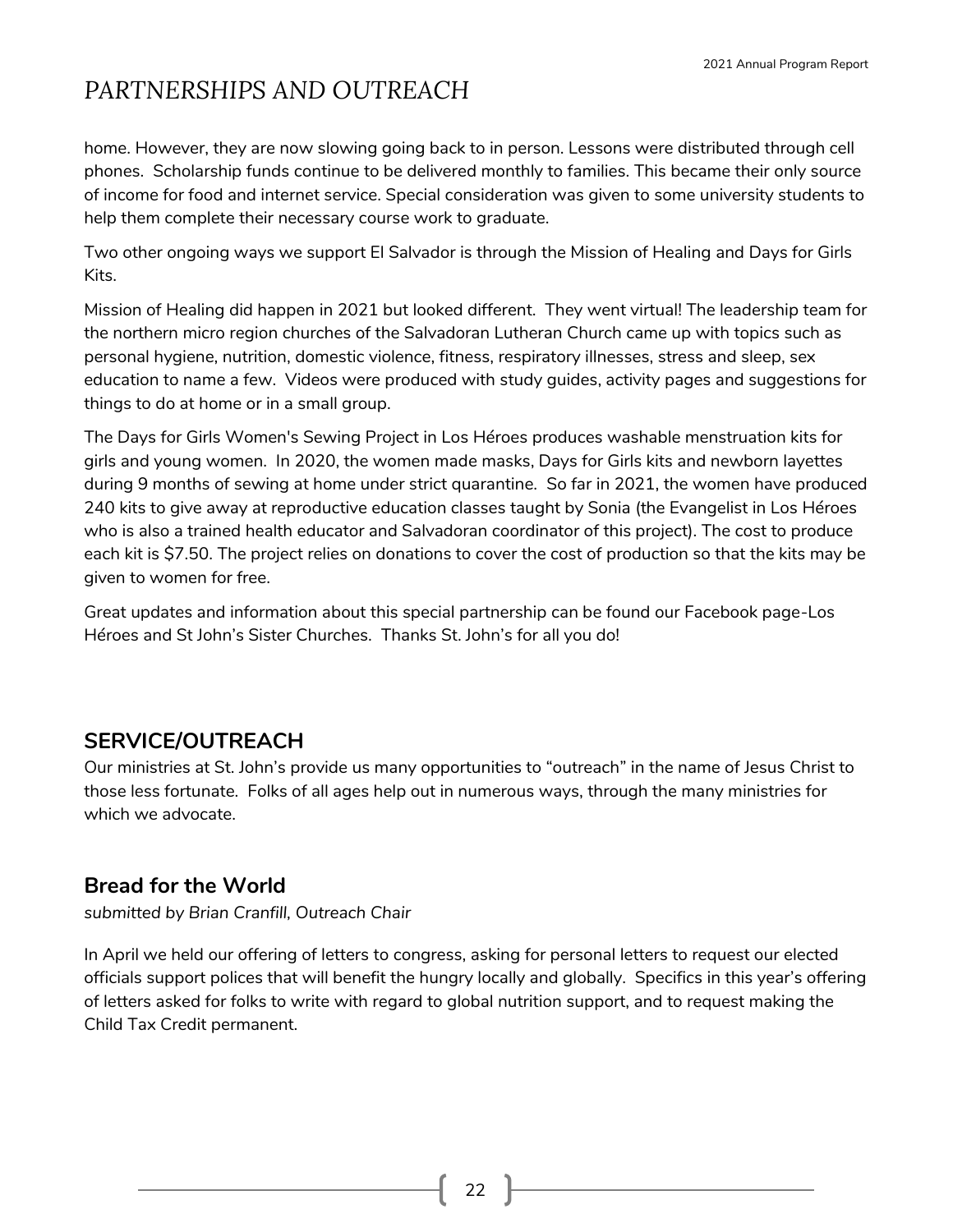### **Christmas Food Drive**

*submitted by Brian Cranfill, Outreach Chair*

This year was our 36th year for the Christmas Food drive, but it was organized differently from any other year due to COVID-19. We received all donations on the first Saturday in December in the parking lot at St. John's, then volunteers immediately transported the food to All Peoples. We donated 125 bags of groceries, 28 Turkeys, 40 bags of apples, 40 bags of oranges, 25 pie crusts, and lots of home baked cookies. This was a great turnout in spite of the challenges created by the pandemic. Our youth team shopped for apples, oranges, and some of the turkeys to help supplement donations.

Food Pantry Surplus to All Peoples – We started a new ministry in December 2020 of weekly transporting excess food from Waukesha Food Pantry to All Peoples Food pantry and their St. Vincent DePaul meal program. Thanks to a St. John's volunteer team of drivers willing to lend their hands and vehicles, this ministry is serving a great need.

### **ELCA Hunger Appeal**

*submitted by Brian Cranfill, Outreach Chair*

Scheduled for Fall 2021.

#### **Garden Team**

*submitted by Jerry Hanson, chair*

This was an unusual year due to the COVID pandemic, but the garden was outside and negligible cross contact occurred. We grew a variety of vegetables including green beans, acorn squash, butterhorn squash, green peppers, several varieties of tomatoes, yellow globe onions and beets. We harvested over 425 pounds of produce which was taken to the Waukesha Food Pantry.

The team consisted of approximately 15 people including Jennifer and Brian Cranfill, the Beyerlein family, Bill Davis, Richard Gennerman, Klaudia Hollander, Phil Lange, Diane Nelson, Keith and Sandra Paukner, the Zach family and myself. We encourage anyone who is interested in this ministry to speak to one of the team which will be led in the 2021 season by Jennifer Cranfill.

#### **Hope Center**

*submitted by Brian Cranfill, Outreach Chair*

Every Monday since the COVID-19 lockdown, one of our dedicated volunteers makes bag lunches in their home and delivers them to Hope Center of Waukesha. The lunch count was as high as 55 during several winter months. St. John's general budget pays for the food served each week.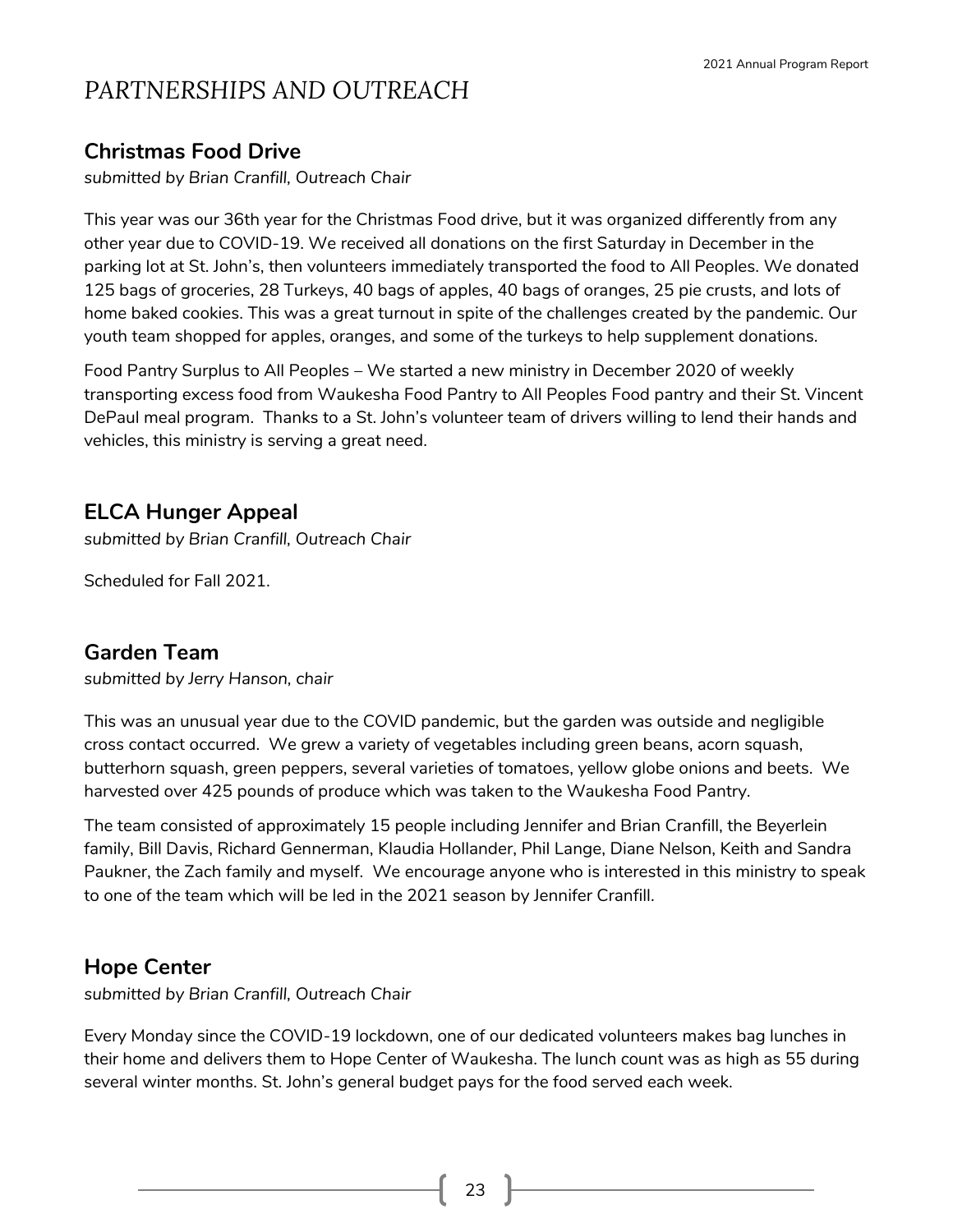### **Luther Manor**

*submitted by Mary Tollander*

Despite the fact that Luther Manor has not allowed visitors since the beginning of the pandemic, our church has maintained an active relationship with the residents.

Our cookie donation drive began in March 2020, and SJLC members continued to donate even after church and the facility were closed. Our members sent hundreds of Easter cards in 2020, and we continue to send notes of encouragement to combat isolation and loneliness. We donated handmade and store-bought Christmas cards, and there were so many that we were able to deliver 100 cards to ProHealth Brookfield. Last month our members generously donated over 300 handmade and other gifts to help celebrate Easter and spring. The extra gifts will be given as prizes for Bingo games and other events.

### **Monthly Outreach Focus**

*submitted by Brian Cranfill, Outreach Chair*

Each month we focus our in-kind giving to one of our local or global partners. Many of these efforts have a long history of support at St. Johns. We shifted to "porch drop" off for the last year, and still managed to receive great support. Our collections include:

- Backpacks and school supplies for All Peoples
- Mission of healing for Heroes of Faith in El Salvador (Band-Aids and Tylenol)
- Coats/gloves/scarves for All Peoples
- Socks and undies for Hope Center
- Women's Center donations
- Gift bags for Luther Manor This new effort for 2021 received an overwhelming response of over 400 bags.
- Newborn Kits
- Hope Center personal care items

Thank you to all our leaders and contributors who help make a difference in the lives of many each month.

### **Newborn Kits**

#### *submitted by Mickey Fank*

The Newborn Kit ministry has been active since 1999. It started as a ministry run by St. John's Women's groups who assembled 25 kits. The ministry has evolved in many ways over the years, and now participants include St. John's women, men, and children, as well as many friends/family in the community.

Every year, people either purchase or make items to include in the kits. Some of the specific items have changed through the years, and in order to stretch every dollar as far as possible, we started

24  $\parallel$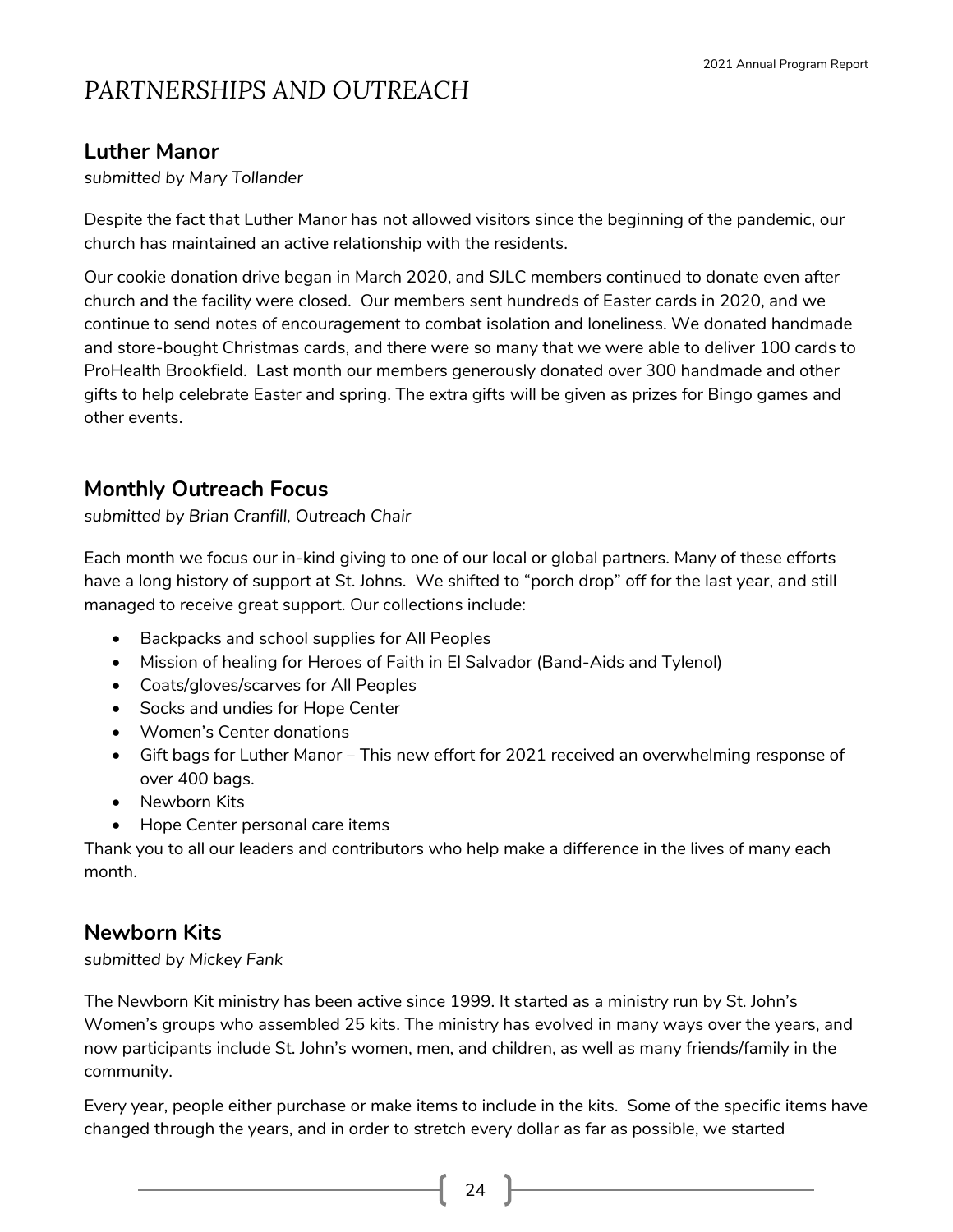purchasing diapers and diaper pins in bulk, and purchasing towels and wash cloths in bulk on Black Friday.

Each year, about 50 people come together to share a wonderful fellowship dinner and assembly the kits. Once assembled, the kits are delivered to Global Health Ministries in Minnesota. Global Health Ministries then sends the kits to various developing nations.

In 2020, due to COVID, we had to get creative. Technology, via emails, texts, and phones, became the norm for all communication. Many people were looking for things to do, and stepped forward by sewing, knitting, and/or crocheting baby hats and blankets. Since in-store shopping was limited, many items were purchased online. The generosity of St. John's members never ceases to amaze me. Even in these difficult times, we increased the number of kits we able to assemble! Unfortunately, the annual fellowship dinner was canceled, but we were able to safely assemble 450 kits with about 20 people.

This past year, 2020-2021, since we have not been able to gather together until recently, we have continued to be communicate via technology, sew/knit/crochet hats at home, sew blankets at home, purchase items on-line, etc. COVID will not stop us from using out hands, feet, and hearts to help those in need. St. John's members, as well as extended family and community members, have continued to generously donate to this wonderful ministry. While we probably will still not be able to gather for a fellowship dinner, we are currently making plans for safely assembling the kits.

From 1999 – 2020, St. John's has donated a total of 11,277 Newborn Kits. This summer, we hope to be assembling and donating another 500-550 kits.

### **Quilting Group**

*submitted by Klaudia Hollander*

St. John's Quilting ministry has continued to be productive, despite the challenges presented by the COVID-19 pandemic. Like many other activities, in house participation came to a standstill during the shutdown. There has been a dedicated, mostly anonymous, group that continued to sew tops at home, many using the "Quilt To Go" packets made available on the porch distribution center. We are also thankful for those who have recently gathered in small groups to pin and sew quilts together. Also appreciated, are the many donations of fabric and bedsheets that have been given in support of this ministry. Special thanks to Coleen Marshall who faithfully ties every quilt so it is ready to be shipped. Although the group did not send any quilts to LWR in 2020, the finished quilts cabinet is filling up and we look forward to resuming the annual shipment this fall. The Quilting Group meets on the first Tuesday of the month in the Ruth-Naomi room from 6-8 p.m. New members are always welcome.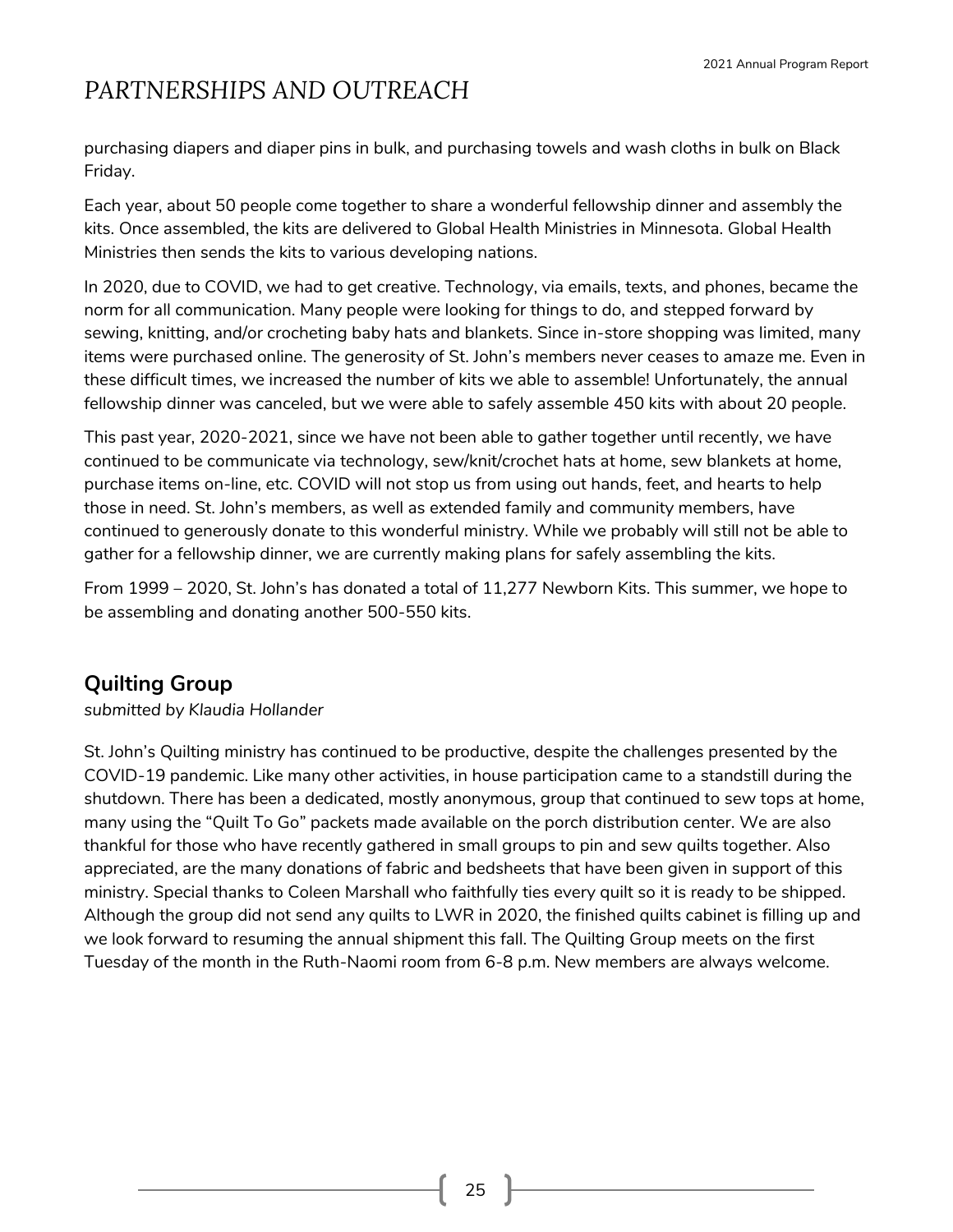### **Outreach support**

*submitted by Brian Cranfill, Outreach Chair*

St. John's continues to dedicate a percentage of budget to several ministries outside the church, including LSS (Lutheran Social Services), Hope Center, Women's Center, Oaks Indian Center, and Lutherdale.

### **Winter Farmers' Market**

#### *submitted by Joanna Salinas*

For the past three years, St. John's has partnered with the Food, Faith and Farming Network to host a Winter's Farmer Market and Meal made entirely of locally grown produce. The market is a great opportunity for outreach to our local community and draws many non-members into St. John's.

Due to the Covid-19 pandemic, the market did not take place in the winter of 2021. We are looking eagerly forward to February 2022, with the hopes of once again hosting the market.

If you are interested in working on this team, please contact Joanna Salinas or Sonja Beyerlein.

#### **Women's Center**

*submitted by Doris Klitzke and Peg Schellin*

Started in 1977, The Women's Center (TWC) has grown into five contingency houses that is able to house up to 22 clients of women and children from abused homes. The first houses were kept secret but their new building in Waukesha, located across from the Hope Center, isn't secret.

One of the first ministries St. John's participated in was the Women's Center/ Sister House. We started with donations with food, clothing, school supplies and paper products and Christmas gifts. For Christmas 2020, St. John's members helped The Women's Center with monetary donations and gift cards sent directly to TWC. Then during the Outreach Focus in February 2021, we collected paper products for The Women's Center. Many carloads of these items were delivered from church to TWC.

We will continue to assist TWC with these projects. Since The Women's Center is always open, they also welcome monetary donations at any time.

They are very appreciative to St. John's for the continued support all these years. St. John's had also pitched in for their new building a while back and helped with their flood relief.

Also, thanks to the donation by the Endowment committee for their needed monetary donation.

Their Hotline Crisis phone number for Abuse is: 542-3828 - Donation number is 262-522-3845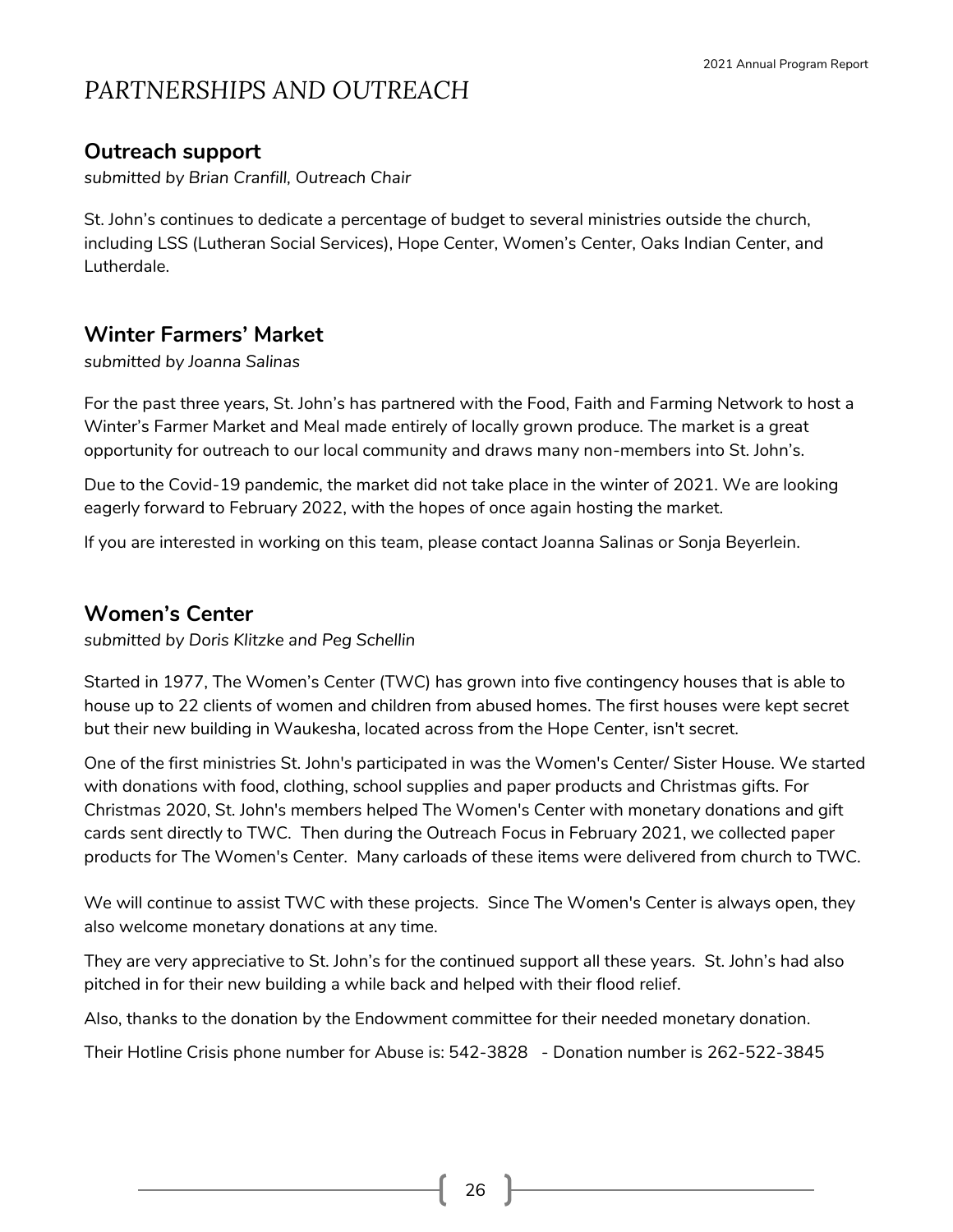### **High School and Young Adult**

*submitted by Stephanie Broussard, Youth Ministry Coordinator*

This fall, Carrie Allbaugh kicked off High School Youth group via Zoom on Sunday mornings and 9<sup>th</sup> grade Confirmation once a month also via Zoom. The high school youth were invited to join her every Sunday morning to learn and discuss different topics throughout the year. 9th graders would meet with her and Pastor Brian to talk about their faith and their last year of confirmation. At the end of 2020, Carrie was called in her walk with Jesus to no longer be the Youth Ministry Coordinator and stepped down from the position. In January, Pastor Brian took over the program with the assistance of Stephanie Broussard. They continued to have high school youth gatherings via Zoom every Sunday and then increased the 9<sup>th</sup> grade classes to every other Sunday. When the transition team stated that it was okay to begin small in person gatherings, the 9<sup>th</sup> graders began meeting face to face first. Then they put together gathering nights for the high school youth including game nights, gaga ball, paint nights, etc. In April the high school youth also created care packages that were sent to the college students right before their final exam weeks. Starting May 1, 2021, Stephanie Broussard accepted the position of Youth Ministry Coordinator.

### **Middle School Ministry, 5th -8 th grade**

*Joanna Salinas, Middle School Ministry Coordinator*

Our Middle School Ministries consist of approximately 35 students in 5th-8th grade. Our 5th and 6th grade students participate in a two year Bible Overview Class and our 7th and 8th grade students are invited to participate in the Confirmation program.

**5 th and 6 th grade Pre-Confirmation** students participated in a twice monthly Bible Overview class on Sunday evenings taught by Karie Zach and Joanna Salinas. This is a two-year program and this year we studied the New Testament. We began teaching in the fall over Zoom due to COVID-19 and were able to shift to hybrid classes this spring. We also had a great outing to Adventure Rock, held a cleanup on St. John's grounds and played kickball. We welcomed two new families to this program this year.

**Our 7th and 8 th grade Confirmation Students** participated in twice monthly instruction on Sunday evenings taught by Pastor Brian and Joanna Salinas. In the fall we did this over Zoom and are thrilled to be once again meeting face-to-face with a Zoom option for students at home. To help facilitate this new hybrid learning format, we were able to purchase a Vibe interactive Smart Board using funds budgeted for our Confirmation program. The Vibe board allows us to teach students who are both here in the building and students participating at home at the same time in interactive and meaningful ways. We ended the year with a unit on World Religions and students were asked to each research a major World Religion and present the information to the class. They did a fantastic job!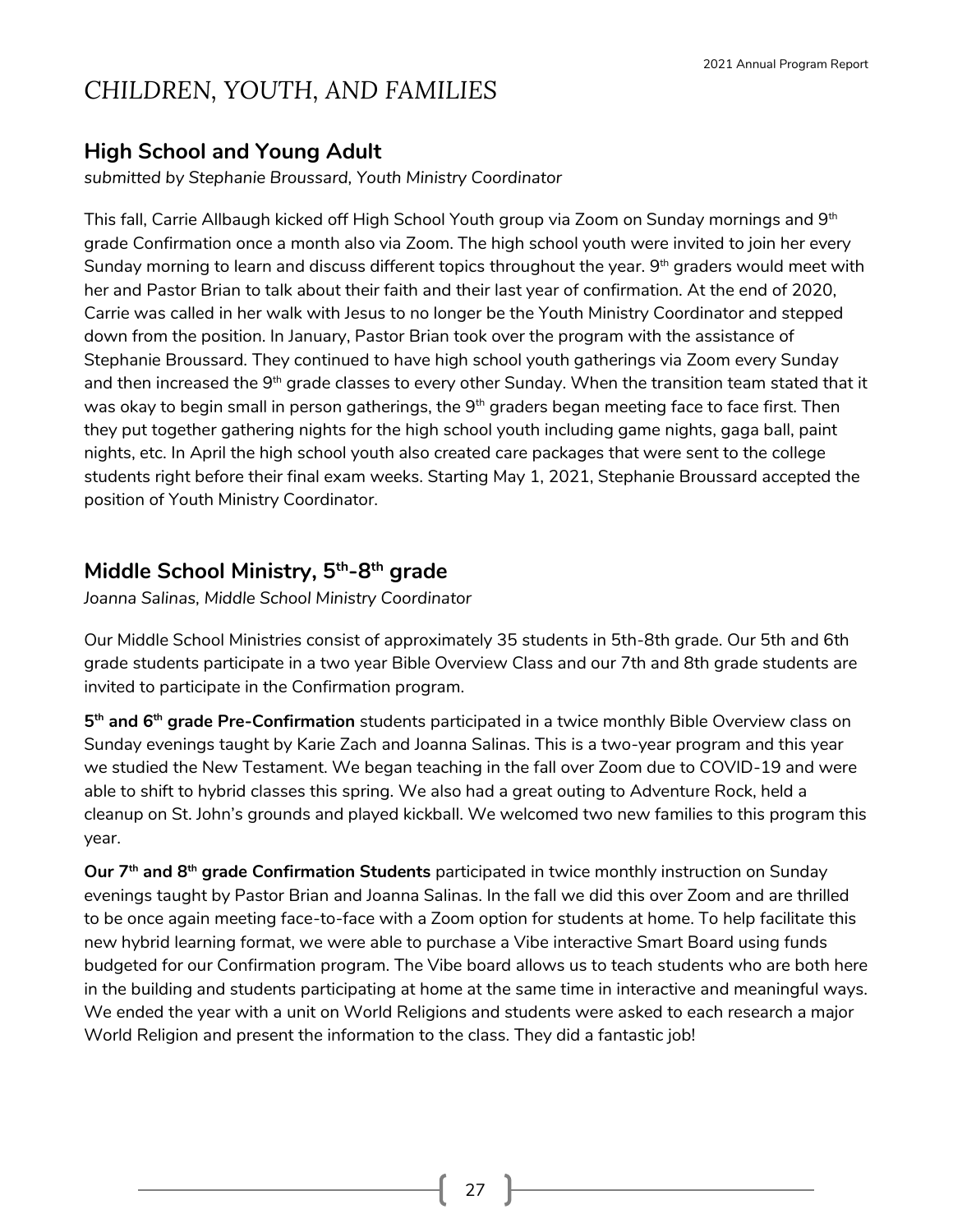Fellowship is also a critical component to our Middle School Ministry. In December several of our students participated in the Virtual Christmas Pageant. In January, we hosted an Among Us game night, and this spring Confirmation students had an evening of fun at Adventure Rock, packed bag lunches for the Hope Center, played Gaga Ball, and ended the year with a High Ropes Adventure at Lutherdale Bible Camp.

This summer, we will continue to connect with students during Family Fun Fridays. We are eagerly looking forward to fall and re-launching our Middle School Leadership Team on Sunday mornings and once again attending retreats and lock-ins.

### **Children's Ministries**

*Joanna Salinas, Children's Ministry Coordinator*

While the year 2020 will forever be known as the year of COVID-19, for our Children's Ministries, it became a year of great exploration, offering us the freedom and flexibility to connect with our families in a multitude of new ways. From Sunday evening Pajama Party Zooms, Advent kits, and a virtual Christmas pageant to a Summer Bug Series and our new Interactive Family Worship, we learned an incredible amount about the needs of today's families and the tools and technology needed to connect with people. We are incredibly excited to take what we have learned and integrate it into our fall programming in 2021.

#### **HIGHLIGHTS OF THE YEAR INCLUDE:**

**Sunday School Pajama Party Zooms** -- we met for 30 minutes on Sunday evenings over Zoom for music, stewardship, the story and lesson, and to pray and bless each other. We had an average of 40 students participate each week and welcomed three new families. Stewardship projects collected \$600 in donations for the year.

Units (4-6 weeks long) included:

- MOVE! When God calls, we MOVE!
- Building Christmas, a Lego inspired Advent.
- Bible Science, God is the greatest scientist of all time!
- Escape the Tomb! Ariella was trapped in the Pharaoh's Tomb for weeks!
- Spark Bible Stories, we revisited our favorite stories.

**Videos** -- Connecting via videos continues to be a fun way to connect with families who are at home or on the go!

- Bugs! -- We partnered with the Waukesha County Creation Care Network and Retzer Nature Center to create a Summer Video Series called BUGS! Each video highlighted a different insect to teach us something special God wants us to know. Thanks to Kenn for providing our music.
- Do Not Be Afraid, a Virtual Christmas Pageant -- Written by Illustrated Ministry and utilizing over 20 actors, our first ever virtual Christmas Pageant was a smashing success!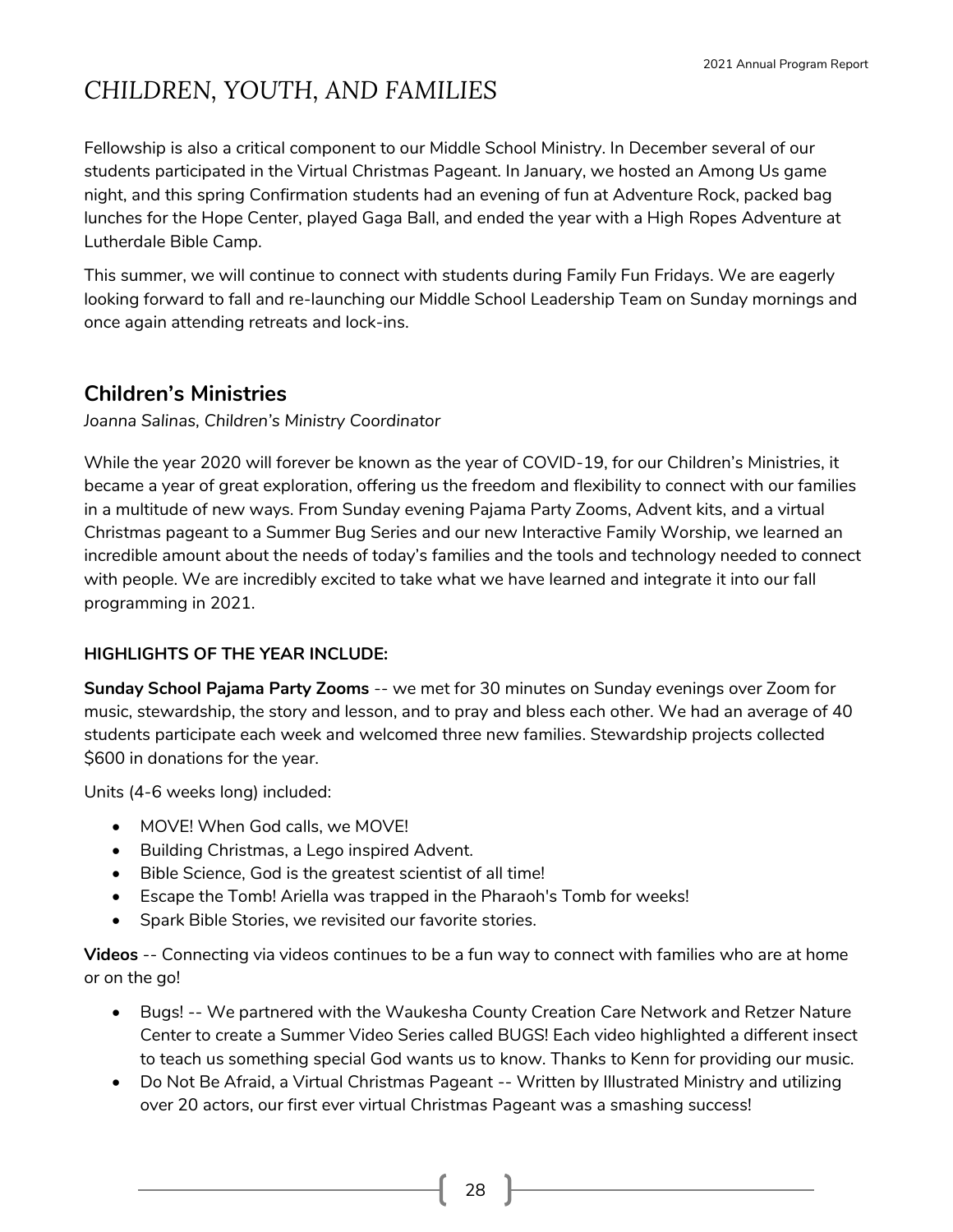#### **Milestones**

- Scouting Award We once again offered Scouting Awards through the P.R.A.Y. curriculum. Students will be finishing these up over summer.
- First Communion Seven children received their First Communion in April 2021.

#### **Family worship**

Looking for a way to reconnect with our families once again on Sunday mornings, Pastor Brian, Youth Director Stephanie Broussard, and Joanna Salinas piloted an Interactive Family Worship from Easter through the end of the program year. This worship incorporated components of our traditional Large Group Sunday School time within the Contemporary Worship Framework. We added in song movements, an interactive Family Lesson, a Children's Stewardship focus, coloring and crafts, a Family Blessing, and we encouraged children and families to read the lessons and prayers.

This worship received great feedback from both families with and without young children and folks of all ages.

#### **Children, Youth, and Family Board**

In Fall 2020, a Children, Youth and Family Board (CYF) was formed to help guide our educational programming. We would like to thank the members of the CYF Board for their dedication and vision for the future of St. John's CYF programs.

| Board Members:                                                                  | Sonja Beyerlein |
|---------------------------------------------------------------------------------|-----------------|
| Nicci Gillette                                                                  | Linnea Logan    |
| Andrea Warp                                                                     | Karie Zach      |
| If you have interest in serving on the Board, please reach out to Linnea Logan. |                 |

#### **Vacation Bible School**

Traditionally we offer a summer Vacation Bible School for a week in July. While we had to postpone our traditional VBS slated for the summer of 2020, we were excited to offer five weeks of an intergenerational, outdoor worship experience called Compassion Camp. Each week we invited families to gather with others in their neighborhoods and explore themes around Compassion and Empathy, while sharing prayer and a communal art project. We had three different groups participate.

This summer we once again need to postpone holding our Vacation Bible School. While COVID-19 cases are currently low, VBS planning begins in December of the previous year. Unfortunately, we needed to decide early in the year and were unable to predict how the summer of 2021 would be. Instead, we are excited to offer three Friday Family Fun Nights this summer. We will gather outdoors for games, food, and fellowship!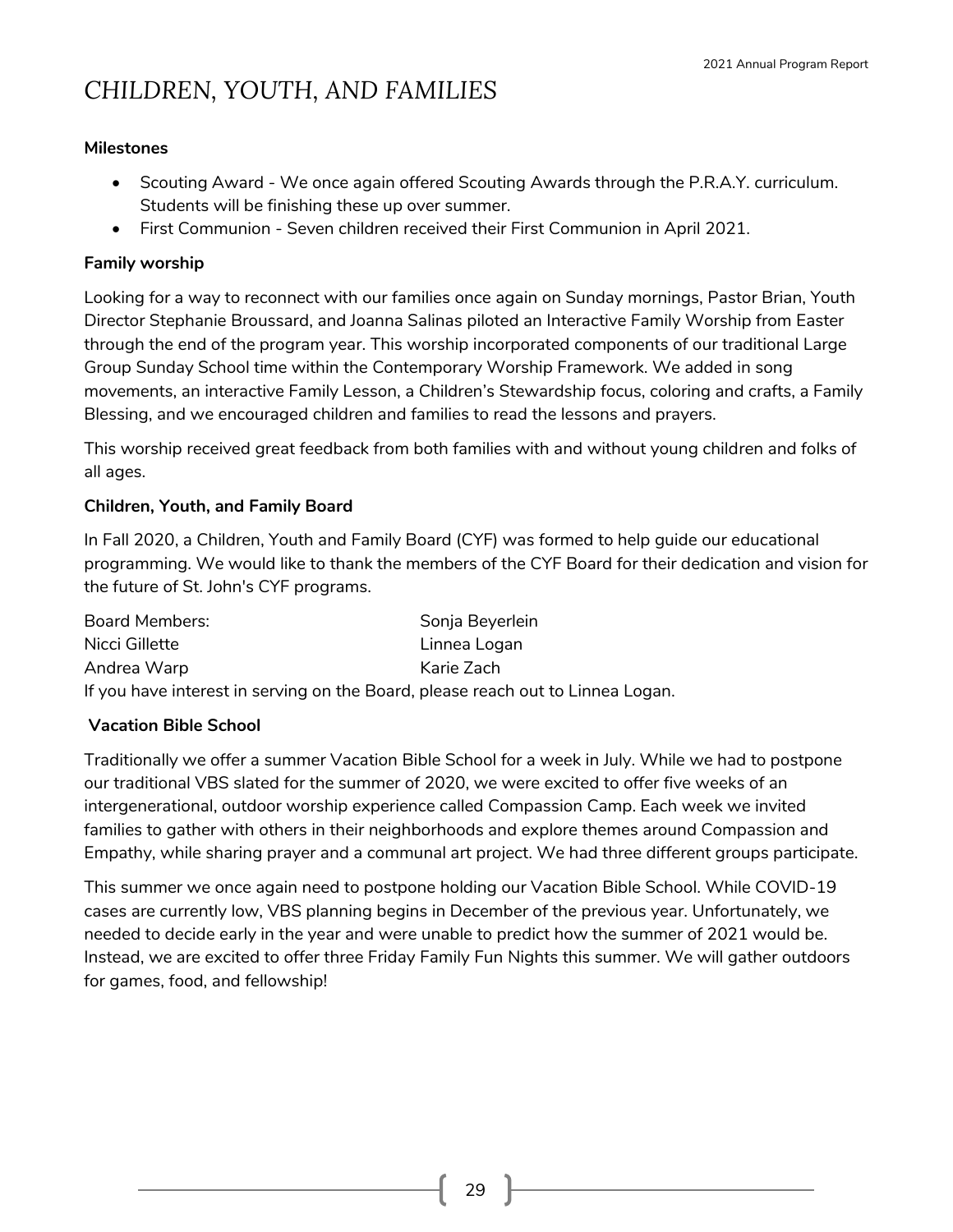### **Preschool**

*submitted by Laura Rickinger, St. John's Lutheran Church Preschool Director*

*The mission of St. John's Preschool is to foster learning in a nurturing environment in which our young children are loved, respected, and valued.*

St. John's Preschool, along with every aspect of our world, has been challenged by the COVID-19 health crisis.

For the 2020-2021 school year, we put well-researched processes and procedures in place for families and staff to manage the risk of transmitting COVID-19. We are grateful to our preschool families who worked in partnership with us to keep everyone healthy with close adherence to our new procedures, our illness policy as well as following all quarantine protocol.

We are proud to say that we have been successful providing an uninterrupted school year. We maintained our ministry's mission to provide each child's preschool experience centered on their social, emotional and educational needs in this difficult time.

Our enrollment on our first day, September 2, looked very different than our last day on May 19. We began the school year with some returning Preschool families and only four new families. Then we began having children enroll every month from October through mid-April. Our Two Year Old class began with four children and ended with eight children; Three Year Old class grew from seven to twelve children and our Four Year Old class from six children to ten.

St. John's Preschool's ministry goals for the 2021-2022 school year after a restful summer:

- At whatever stage of the COVID-19 health crisis we find ourselves at for our first day on September 1, we will continue to meet the needs of each child and maintaining a healthy environment for our children as well as ourselves. We will continue to follow the CDC, Wisconsin Department of Health, Wisconsin Department of Children and Families and Early Childhood Education resources regarding best practices to for a new school year.
- Determining the needs of our in-coming preschoolers who have not attended an
- in-person preschool during 2020-2021 school year. We have a new observation and assessment process and new policy to review placement during the school year. This new school year may find children beginning in one class and moving into their next class at some point during the year. It is always our goal for each child to be successful in their learning.
- Resuming the collaborative work with the Children, Youth and Family Ministry Team as the representative of our youngest children and their families at St. John's.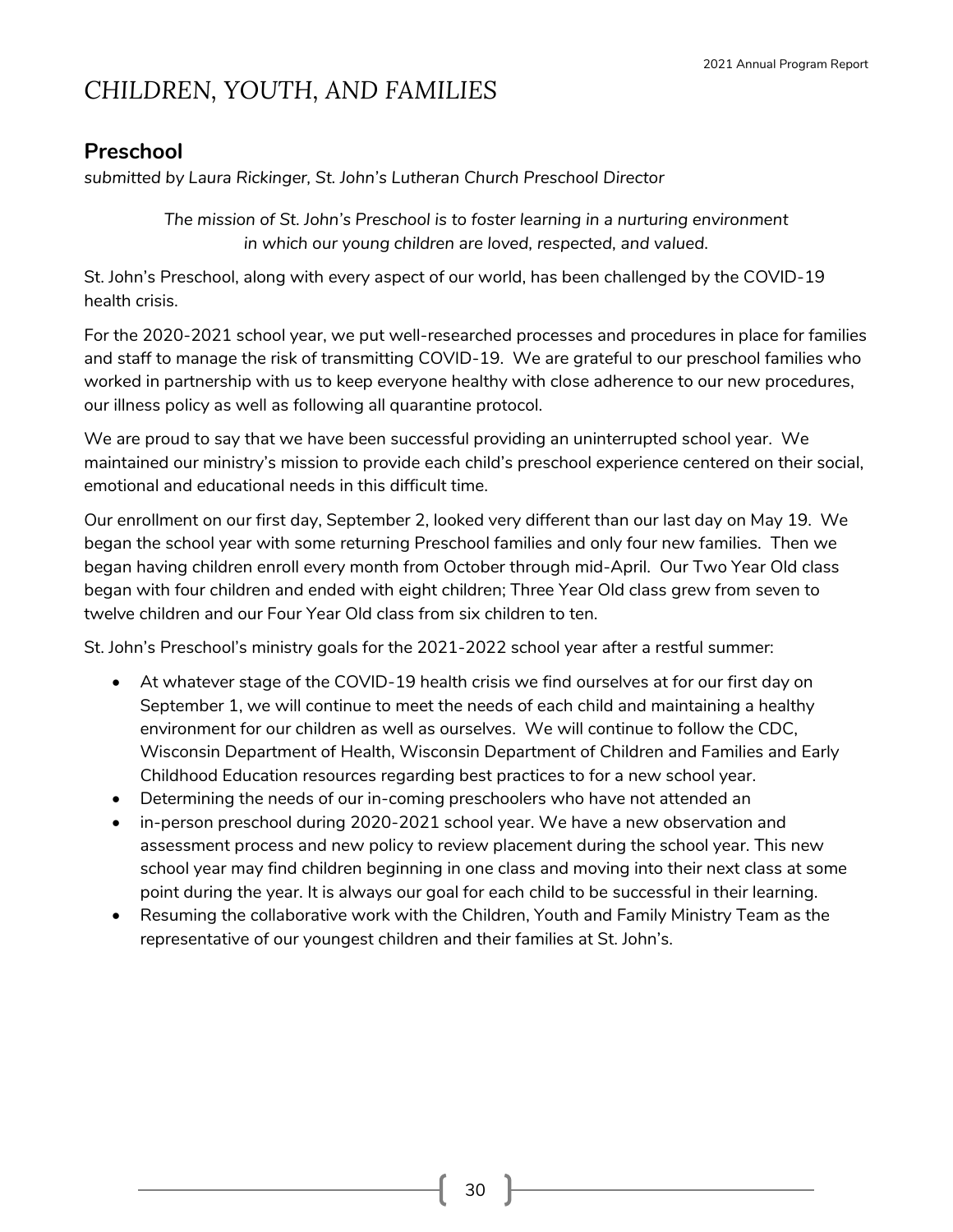### **Boy Scout Troop 16**

*submitted by Terry Hoeppner, Scoutmaster*

Boy Scout Troop 16 is sponsored by St. John's and meets in the fellowship hall on Tuesday evenings.

- Jim Mathes is the Institutional Representative and Larry Long is the Troop Chairperson
- Terry Hoeppner is the Scoutmaster and has six assistants
- The troop presently has 13 active scouts
- With the church shut down, meetings were a challenge this past year
- Last spring, we stayed in contact virtually with email presentations
- Summer and Fall we met at Marx Park and the church fire bowl
- When the cool weather set in we met at various locations such as the Town of Brookfield **Townhall**
- Swimming, archery, and tours were some of the off-sight activities we enjoyed
- We shut down Winter Cabin Camping but enjoyed Fall and Spring camping
- We had our first Eagle Ceremony after waiting for a year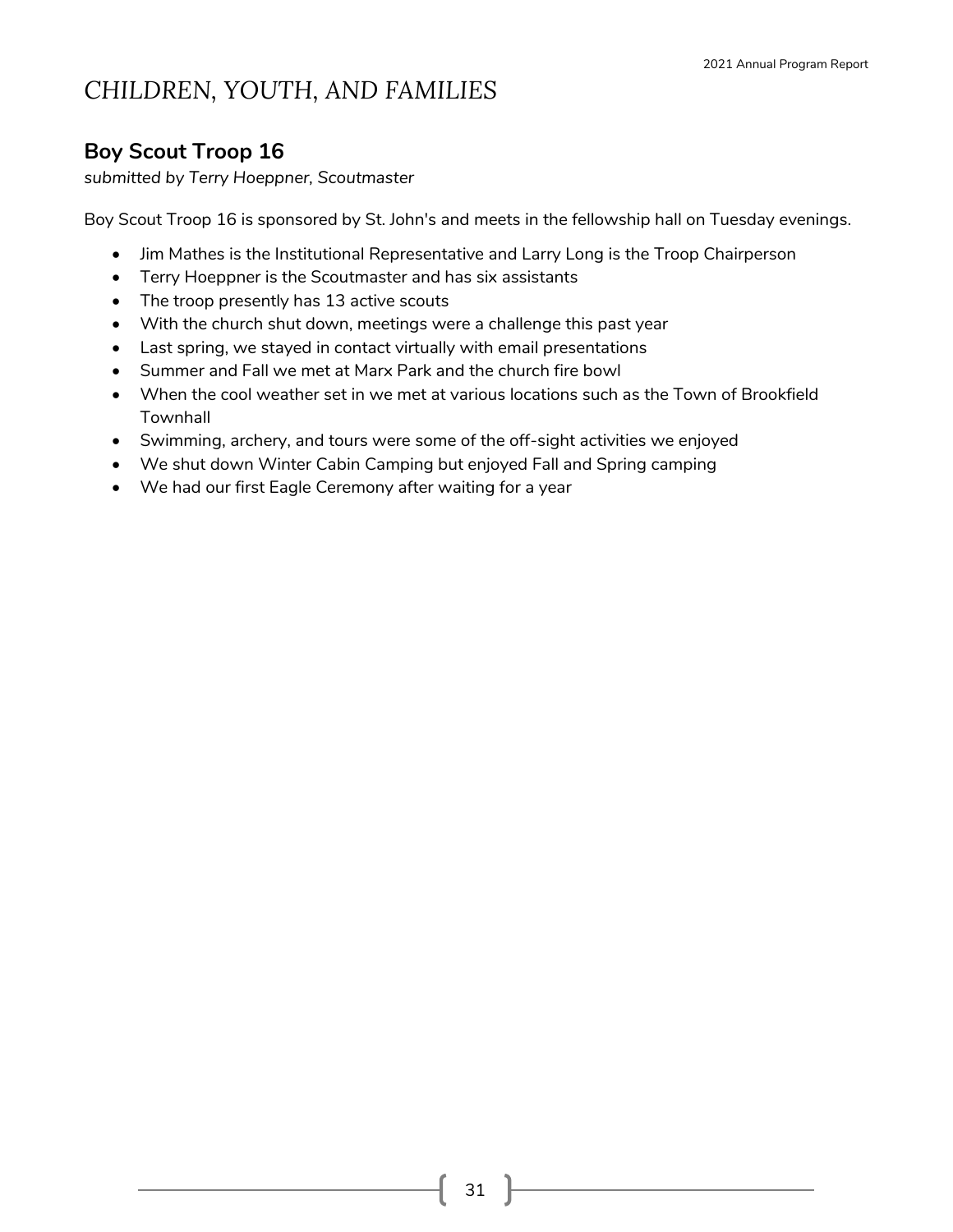#### **Ministry Coordinator**

*Submitted by Stephanie Broussard*

This year, Teri Quam and I split the entire congregation into geographic "neighborhood groups". From there, we took our best efforts to find a leader for each group. Those leaders would then check in on who is in their group from time to time as well as relay information from Church out. Then we expanded off those original groups this past summer and offered up a neighborhood worship experience to those who were interested. A few of those worship experiences took off and were led by Becky, Joanna and myself. Leading then into the fall, the stewardship committee again used those groups and leaders to assist in reaching out to everyone again.

Adult ed this year looked very different than it has in the past. There were multiple studies that members were able to participate in from the fall through spring. We offered two different tracks that members were able to either follow one or both if they chose. There was a theological based discussion led by Pastor Brian on Saturday mornings via Zoom where the large group would gather to begin their discussion and then they would split off into smaller groups still via Zoom to have more specific discussion. The second track was a Bible basics course that was held on Tuesday nights and led by Pastor Karen Natterstad.

Our small groups looked different this past year than they have in the past. Some took time off and waited to regather when they were able to do so in person. Others chose to begin using Zoom very quickly and didn't miss a week. We had some other groups that fell somewhere in the middle. Because we were able to have the access to Zoom technology, we had members who no longer live near Brookfield rejoin small groups in which they once participated.

As of April 30,2021, Stephanie Broussard is no longer the Ministry Coordinator.

#### **Faith Alive**

*submitted by Carol Schulz*

Faith Alive has started Bible Study again after a year off. We have decided to meet during the summer months. We are completing the study of Jeremiah by Melissa Spoelstra. We have a workbook and video to assist discussion. We meet every other week at St. John's. We meet on Thursday in the Library. We begin at 6:00 p.m. and usually end at 7:30 p.m. We welcome new members at any time. I have no idea how long we have existed, but it has been over 20 years. Our organizer is Carol Schulz who can be reached at [ceschulz1945@yahoo.com](mailto:ceschulz1945@yahoo.com) or 414-651-7927.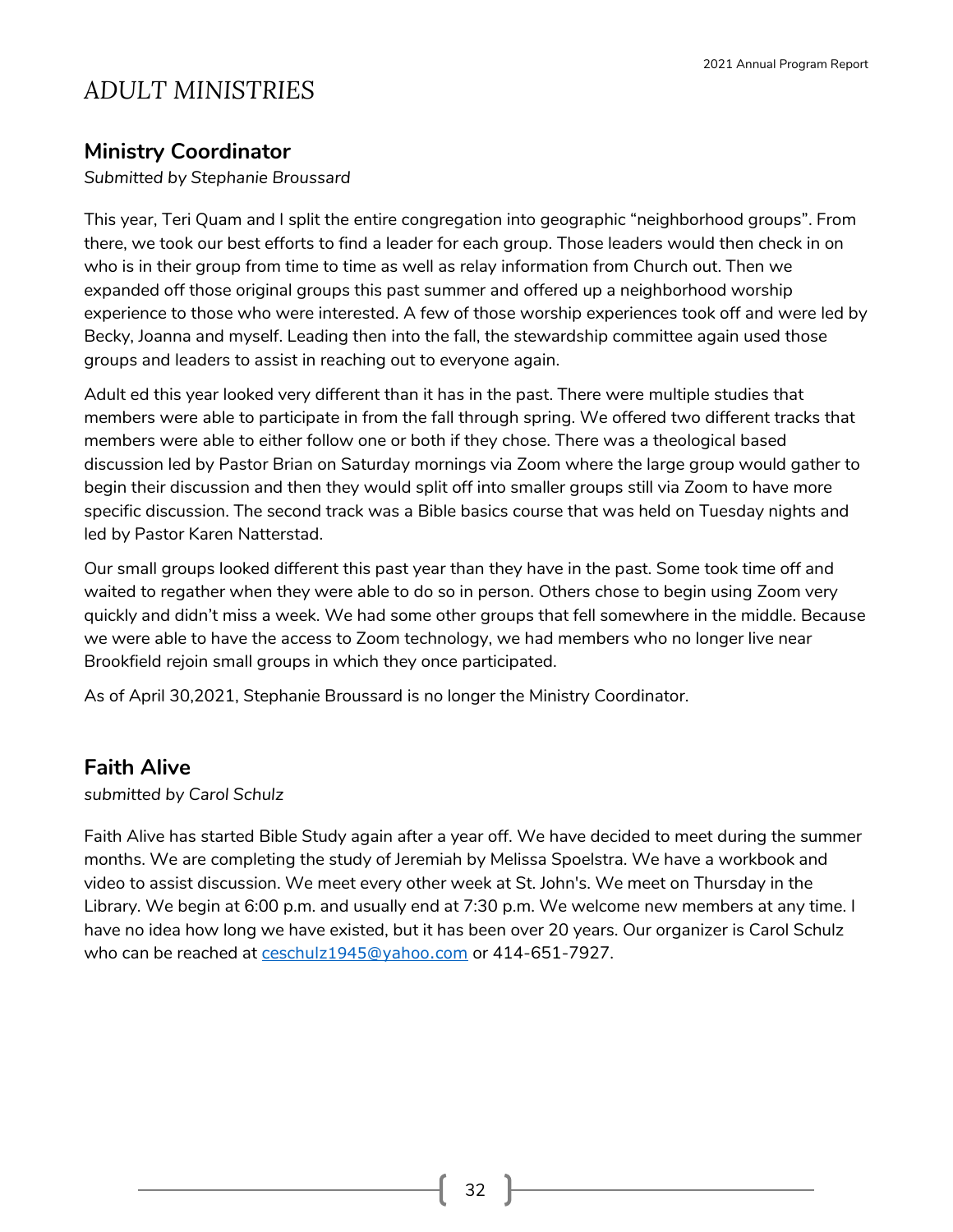### **Friday Men's Group Discussion (MGD)**

*submitted by Chris Klink*

The Friday Men's Group Discussion (MGD) has continued to meet at 6:15 a.m. over the last year, despite COVID. Like so many others, we have transitioned our meetings to a Zoom format. This has actually INCREASED our attendance, as many in our group spend time in other parts of Wisconsin, throughout the US, and in other countries. With Zoom we have also been able to welcome back a former, founding member who now lives in Texas. We tried to identify the year when our group started and believe it was sometime between the late 1990s to just after 2000. We study a variety of biblical and faith-based topics. In the last year, two notable topics we have taken up were the role of the church in race relations and community development and the issue of violence in the Old Testament. Our group currently numbers 13 and we are always open to new members. If you would like to find out more please contact Chris Klink at [klinklink@sbcglobal.net](mailto:klinklink@sbcglobal.net).

### **Retired Men**

*submitted by Jerry Hanson and Roy Osmon*

The retired men of St. John's are back together again!

Beginning May 2021, the retired men resumed our monthly breakfast and lunch gatherings. For over five years, this group had been sharing monthly meals together. So, it was disappointing in March 2020 when COVID forced us to suspend our fellowship. Now with COVID on the decline, many of the retired men were requesting that it was time to restart this valuable men's ministry.

We had our first breakfast at Honeyberry Pancake Café (formerly Chili's Restaurant) on Bluemound on Wednesday, May 5 and lunch at Good Eats Café in Pewaukee on Wednesday, May 19. As of this moment, we plan to have our breakfasts at 8:30 a.m. on the first Wednesday of the month at Honeyberry and lunch at noon on the third Wednesday of the month at Good Eats. We plan to survey the men shortly to assure that the days, times and locations are the best for all.

For all St. John's retired men, if you are not receiving our email notices, please reach out to Jerry Hanson [\(jerryhonsonhp@gmail.com\)](mailto:jerryhonsonhp@gmail.com) or Roy Osmon [\(rosmon@wi.rr.com\)](mailto:rosmon@wi.rr.com) and we will be most happy to add you to our retired men's email list.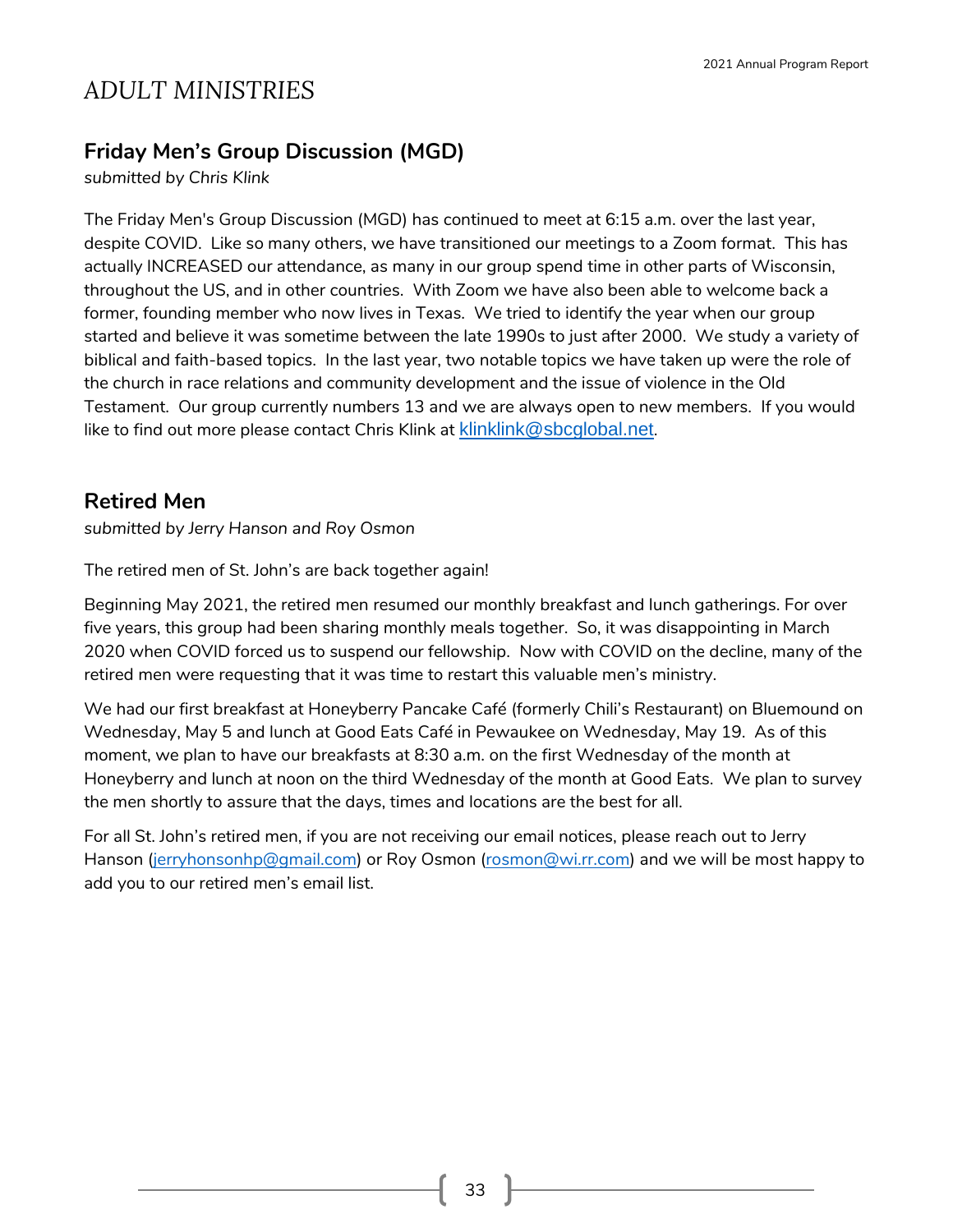#### **Saturday Mornings Men's Group**

*Submitted by Ralph Berglund*

This group meets every Saturday morning during the school year. We started meeting in the spring of 1995, so over 25 years ago. The sessions provide a time to grow in our relationship with God and other Christian men through book discussion and Bible study. The group normally alternates from discussing a book of interest and discussing a book of the Bible. This past fall, instead of studying a particular book of the Bible, we tried something a little different. We discussed the scripture lessons for the weekend as defined by the Revised Common Lectionary. Then this spring we discussed C. S. Lewis' book The Problem of Pain.

Because of COVID, our meetings this past year have been via Zoom. Although in-person meetings at church are preferred, the Zoom meetings actually went fairly well. Attendance was great (COVID didn't allow us to be doing much else). We look forward to starting up again in the fall, with actual inperson meetings at church. We will be kicking off this coming fall in mid to late September. Bring a mug of coffee and join us for some fellowship and meaningful discussion with other Christian men. Contact Ralph Berglund (email [ralph.berglund@gmail.com](mailto:ralph.berglund@gmail.com) or phone 262-547-8231) if you would like more information.

#### **Tuesday Night Bible Study Group**

*submitted by Karen Aamot*

The Tuesday Night Bible Study Group formed in October 2003 for the congregation-wide study of Rick Warren's book/video *Purpose Driven Life*. From that time to the present the small group has met in homes to study various books and resources. Weekly sessions are held for eight weeks in the fall and eight weeks during Lent and Easter. The fifteen members alternate hosting and leading the discussions. Currently, the group is studying Mary E. Hinkle's book entitled *Signs of Belonging* – *Luther's Marks of the Church and the Christian Life*.

#### **Women's Monday Afternoon Study Group**

*submitted by Jan Gregoire*

Meets at 1:00 p.m. the third Monday of the month September through May. If interested call Jan Gregoire at 262-784-6953.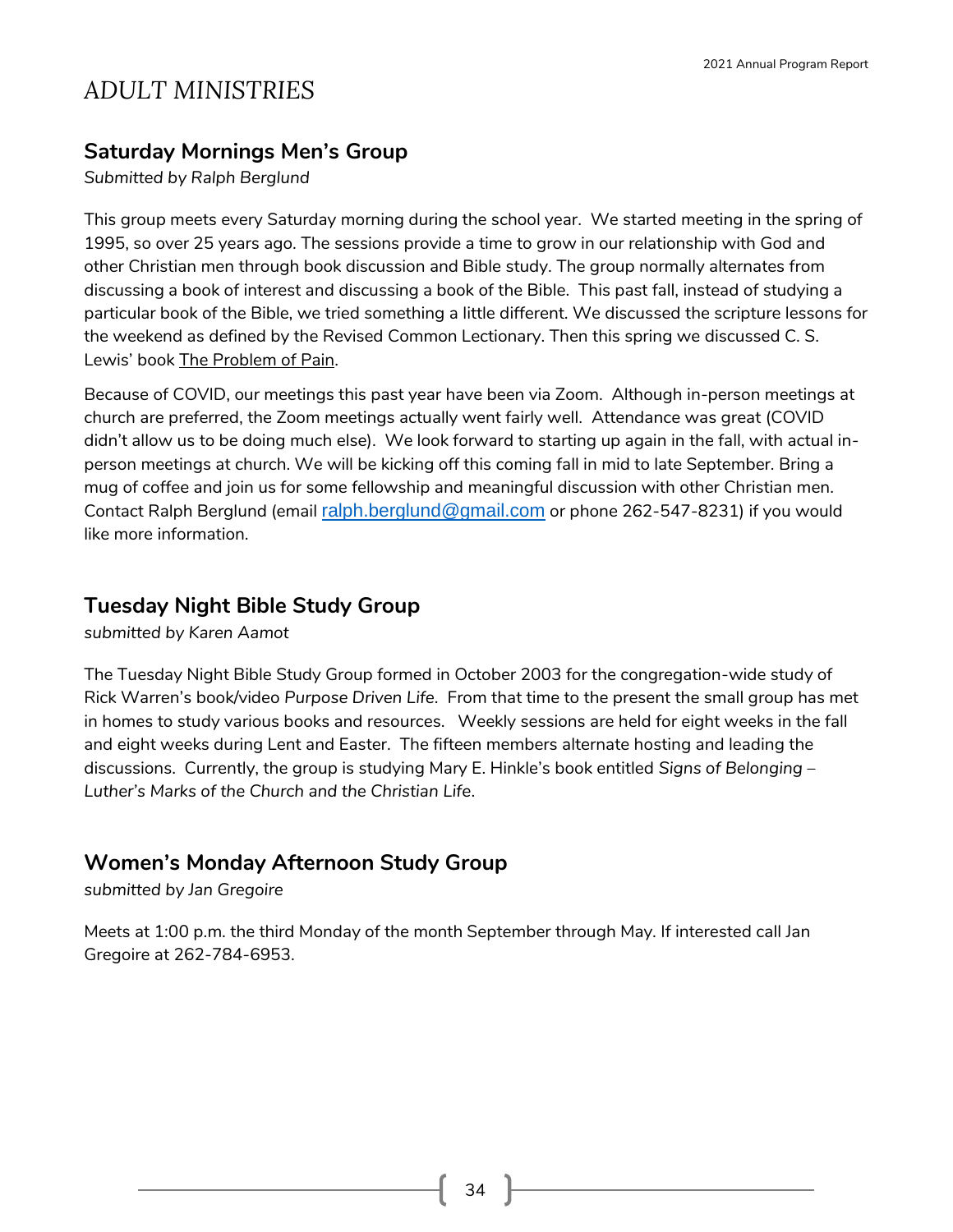#### **Women of Faith Book Club**

*submitted by Patrice Krimpelbein*

Our group has been in existence since 2002, beginning as a bible study group and transformed over time to be a book club. We are about 15 members strong, with regular attendance of about 6-7. We meet the 3<sup>rd</sup> Friday of each month (except December) at 7:00 p.m., gathering at the home of one of the members. With the pandemic limiting contact, we met by Zoom for the last year. Our gathering in May took us back to our regular format – meeting at someone's house. It was such a pleasure to be able to be in one another's presence after such a long year.

Our reading selections range from historical fiction to science fiction, serious to humorous, mysteries to biography to inspirational. The book titles are selected by the group as a whole (those that are together at the time the list needs to be expanded) and then sent out to the full email list of members. Our upcoming book titles are The Tenth Saint (science fiction) The Book Woman of Troublesome Creek (historical fiction), Straight Man (humorous), Circling the Sun (biographical).

Our aim is to gather as a community of faithful women, to discuss topics inspired by the books we read, by current events and by the needs of the group. Anyone is welcome to join us. You are not required to offer your home for meetings and it is not necessary to have read the book to join us, so long as you attend with an open heart and a loving spirit.

Contact: Patrice Krimpelbein

35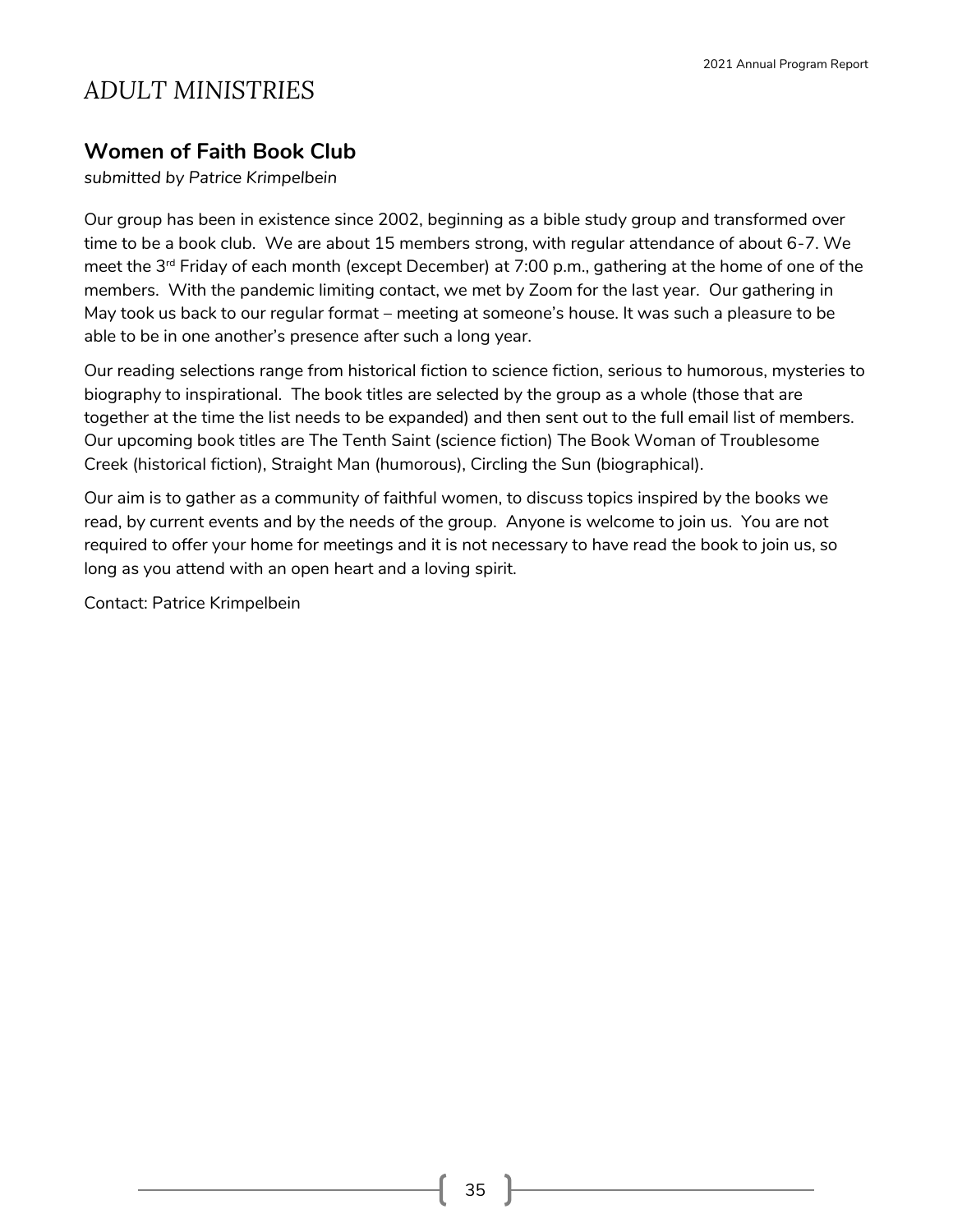### **Music Coordinator/Organist**

*submitted by Becky Whelpley, Music Director*

Dear Friends in Christ,

Thank you to all the staff and members who have helped navigate St. John's through this past year. I have truly missed the regular face to face interaction but feel blessed to reflect on the ministry that occurred during the last year.

Summer 2020 we were able to safely gather outdoors for worship. I was blessed to be a part of the team that developed Neighborhood Worship to bring folks together outdoors. Choir members stayed in contact by Zoom, phone and text, outdoor meetings and just recently in person. While conferences and workshops were not able to meet in person I was able to attend many webinars throughout the year.

We joined with the Preschool and Sunday School for a Thanksgiving Food Drive for the Waukesha Food Pantry. Members of the choir went outdoor Christmas caroling at a few members homes including one of our charter members.

In October 2020 the church building was closed due to the pandemic, but ministry continued. Throughout the entire year Kenn, guest musicians, and I have been recording weekly to provide a virtual worship service. It has been wonderful to watch the service evolve from one take to being able to insert videos (many thanks to Pam and Joanna!). We were able to provide a virtual Lessons and Carols at Christmas and a Blue Christmas service as well as Christmas services that included many different musicians. Many brave souls came out on a cold Christmas Eve to worship together outdoor with readings, hymns and beautiful stations – Journey to Bethlehem.

We were able to go ahead with replacing some pipework and re-voicing the organ after having to put the project on hold due to COVID-19 in March 2020. In October 2020 we signed the work order for Berghaus pipe organ builders to order replacement pipes for the 8' Principal and 4' Octave, remove all pipes and clean/repair in the shop, prevoice new and cleaned pipes, install all pipes back in St. John's sanctuary and perform tonal finishing to blend new and existing pipework and create and cleaner, lighter overall tone. The pipes were removed on January 6, 2021 and reinstalled the week of February 15, 2021.

I was able to share fun facts about pipe organs with the preschool, Sunday school students and congregation with info and coloring sheets. If you are interested, you can get information from The American Guild of Organists "A Young Person's Guide to the Organ". <https://www.agohq.org/young-persons-guide/>

In March 2021 St. John's safely returned to indoor worship. The Choir and Kids of the Kingdom were able to safely rehearse and sang outside on Palm Sunday and Easter Sunday. Since then, we have welcomed soloists, handbells and instrumentalists to indoor worship.

It seems timely that as we are able to worship together that the ELCA has put out a new hymnal supplement called "All Creation Sings". It is a new, comprehensive song and prayer collection developed as part of the ELCA's commitment to the ongoing renewal of worship in these changing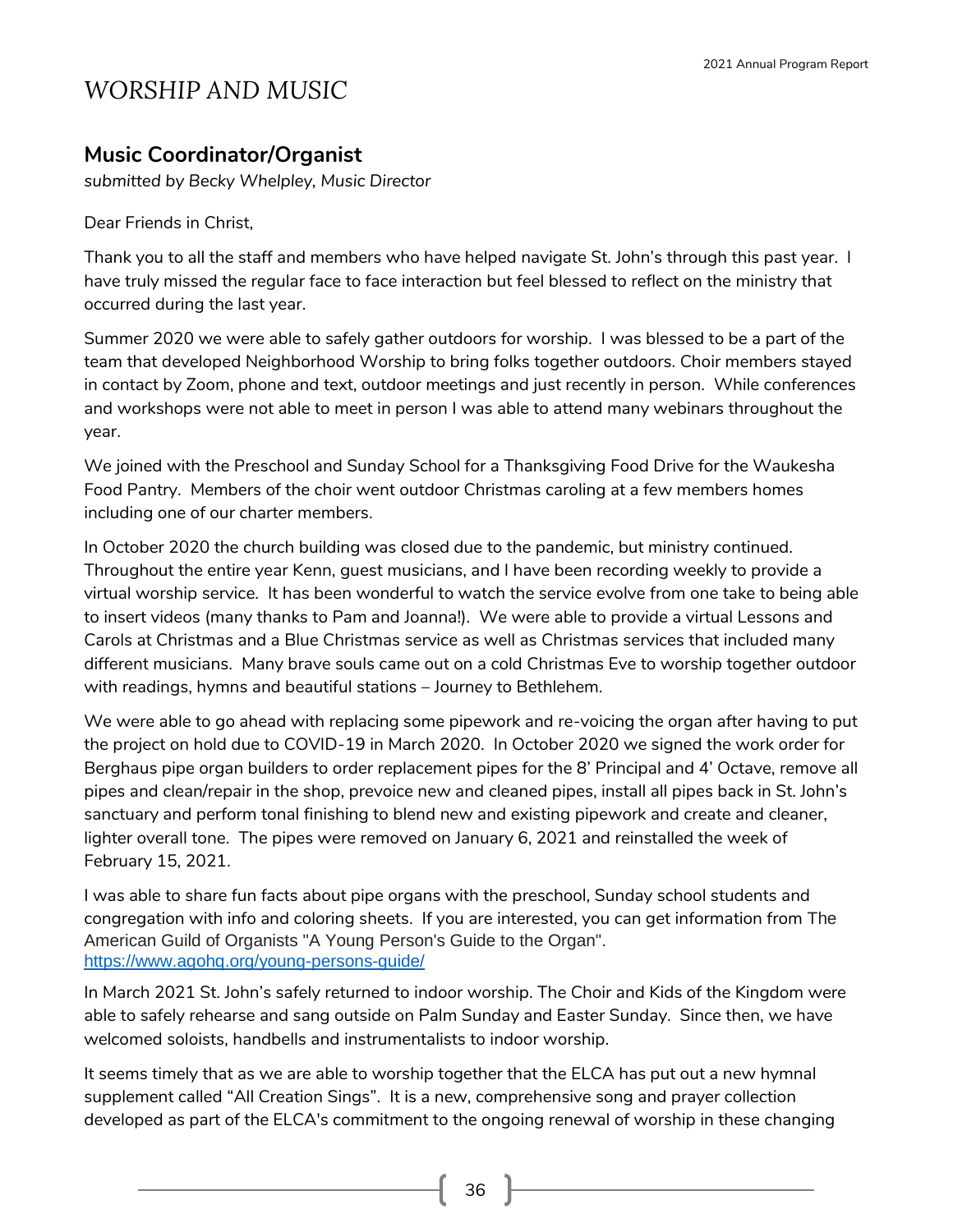times. Supplementing *Evangelical Lutheran Worship,* this resource contains expansive hymns and liturgies that invite us to join our voices with God's whole creation. We look forward to using these in the coming years.

It has been a joy and honor to serve St. John's. Thank you to the Kenn, Heidi and Lisa for the leadership, the church staff, the choir members and instrumentalists. It is a great joy of music ministry to involve musicians of all levels in worship as we serve the Word together. I am very thankful to the staff and congregation as we have navigated this new normal. We will continue to serve God's people in a safe manner and I look forward to seeing you in person.

#### **Handbell Choir**

*submitted by Heidi Bischmann, Handbell Choir Director*

It goes without saying that the 2020/2021 Handbell season was like none other. Who could know that when I left our rehearsal on March 3, 2020 for vacation that it would be the last rehearsal together for 350 days!! Just a few of the things we missed – Palm Sunday, Easter, annual end of season gathering, first rehearsal in Fall, monthly musical offerings in worship, Music Weekend at Christmas and the list goes on for all of us.

However, we made every effort to stay connected. We had Zoom gatherings, emails, texts and phone calls to check in, prayers for one another at difficult and joyous times, parking lot lawn chair gatherings, a virtual handbell seminar, a drive-thru food drive, snowman ornaments, and beautiful gift baskets. Our small group stayed strong and supportive while we waited…not so patiently… for the green light to resume rehearsals.

On February 16, 2021 we rejoiced and gathered with bells in our hands. What a strange feeling to ring again after almost a full year away. It is just like riding a bike; after a few measures the handbell techniques fall right back into place and we were making beautiful music once again. We have been able to record songs as well as play for indoor worship.

While we do not know exactly what the next year will look like, we do know that we will remain strong and will adapt. The choir looks forward to sharing our music with all members and guests at St. John's during the next year. Thank you to everyone for your kind words and support during this time.

Regular musicians, guests and substitute ringers this year included Chris Anderson, Ariella Beyerlein, Sonja Beyerlein, Mickey Fank, Penny Holt, Sue Keith, Pam Klink, Linnea Logan, Denise Reichhoff, Joanna Salinas, Janell Schmidt, Pauline Shoemaker, Bonnie Suhaysik, Mary Wagner, Carol Wasemiller and Rebecca Whelpley

New musicians are always invited and encouraged to join the Joyful Bells for laughter, prayer, fellowship, fun and beautiful music!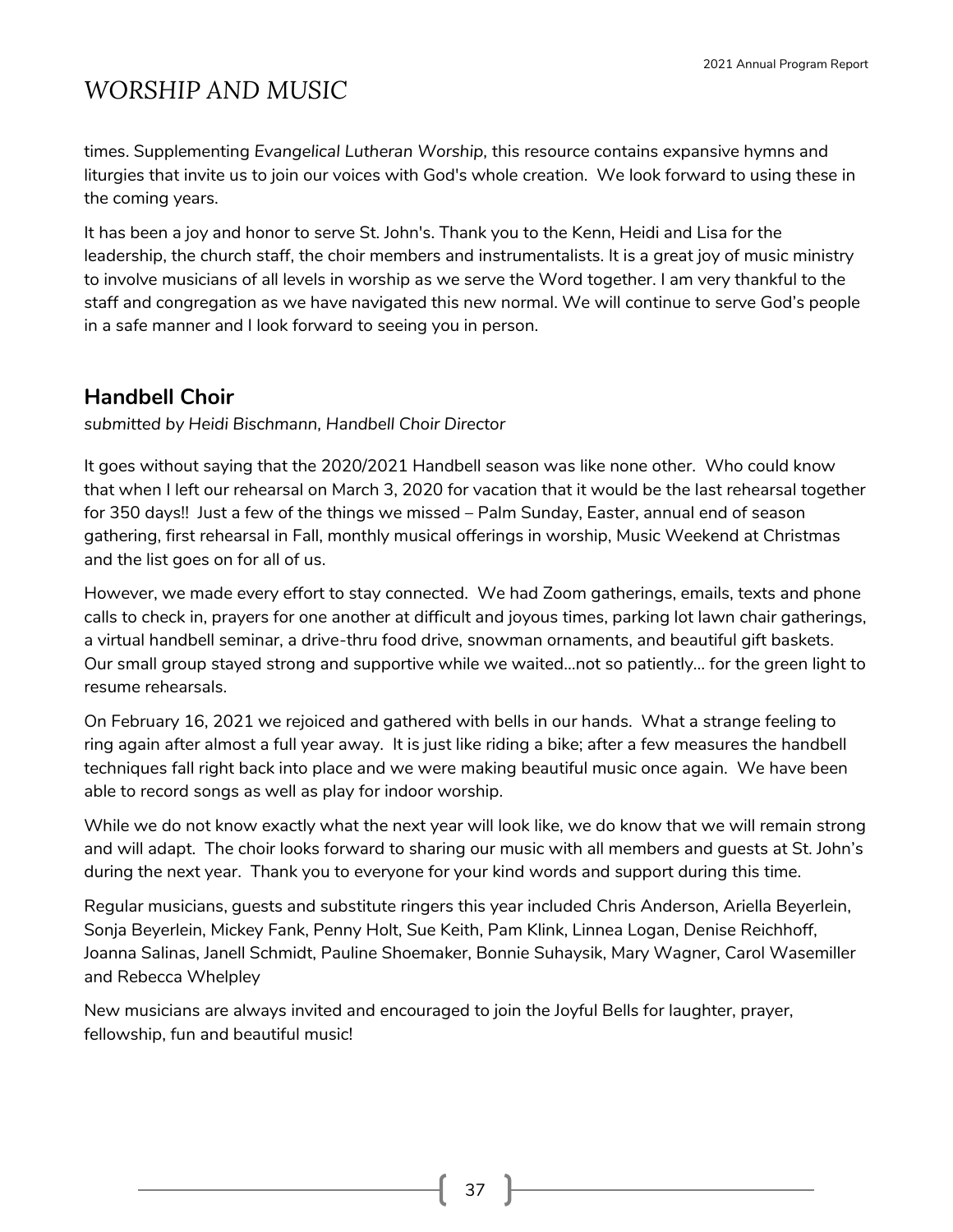### **Kids of the Kingdom (KOTK)**

*submitted by Lisa Weiss-Cornelius*

2020-2021 was a challenging year.

In October of 2020, KOTK started to meet together through the use of Zoom. These were online computer sessions which included devotions, music theory information and learning new songs. The kids did an amazing job of sharing music together, and learning lots of helpful music knowledge. This was accomplished with musical resources set up for online learning. It is amazing how kids are so comfortable with computers and technology. Together we learned many new songs and kept preparing for the time when it was safer to meet in person.

KOTK was part of the online Christmas Pageant with the Sunday School kids. The KOTK had the chance to be Angels. They each learned how they would need to say their lines for this event on Zoom. We rehearsed and prepared for the performance. The KOTK did a great job of adding to the Christmas Pageant. We even had some fabulous "bloopers" to share with the families in preparation of the online performance. We had lots of laughs and the kids felt the importance of their contributions.

KOTK sang on Palm Sunday outside with the adult choir. At this time, we started to meet in person at the church following the pandemic guidelines. The kids followed the rules and sang beautifully with masks. We started to record many songs and were able to add musical selections to the online and inperson services. It was such a fun experience to see them sing and dance to the music we recorded. We found that people would look forward to hearing the songs recorded by the KOTK throughout the end of the church year.

#### **Praise Band**

*submitted by Kenn Anderson, Contemporary Music Director*

We continue to sing His praises through all seasons! This season proved to be especially challenging. We persevered with the assistance of a wonderful support team in the audio/visual arena. The band was put on hold but assisted in taping. Sam, Kyle and Missi Anderson proved to be a welcome addition to the taped services for online worship.

We look forward to "live" worship and congregational singing as we move out of pandemic status.

We also love working with KOTK and their song selections.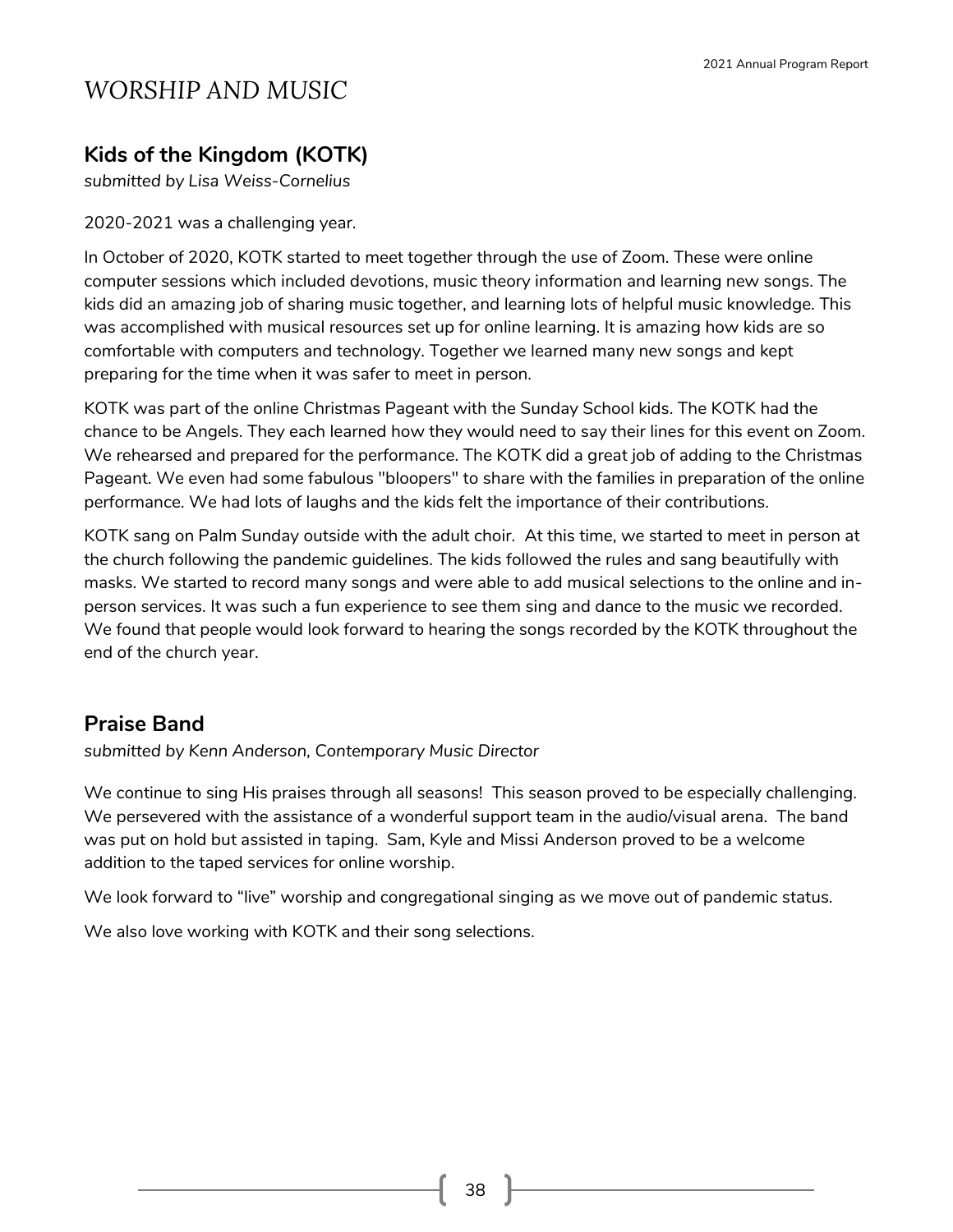### **Decorating Committee**

*Submitted by Cindi Wright-Kau*

As a congregation of the ELCA, St. John's celebrates all of the liturgical seasons and corresponding holidays. The decorating committee focuses on bringing the colors, themes and visual aesthetics to the Church building.

This year we missed sharing the decorations of several liturgical seasons due to COVID. Altar decorations were done for the online services. Christmas was the first time people could come inside to decorate.

In person worship brought us the opportunity for spring colors to welcome everyone back to our church family. Easter was a busy week with many decoration changes for recording and liturgical colors of purple for Maundy Thursday, black for Good Friday and white with beautiful florals in joyous colors for Easter Sunday.

The decorating committee chairs would like to thank our wonderful team, we couldn't do it without them. We would welcome more helping hands in making each liturgical season a beautiful experience.